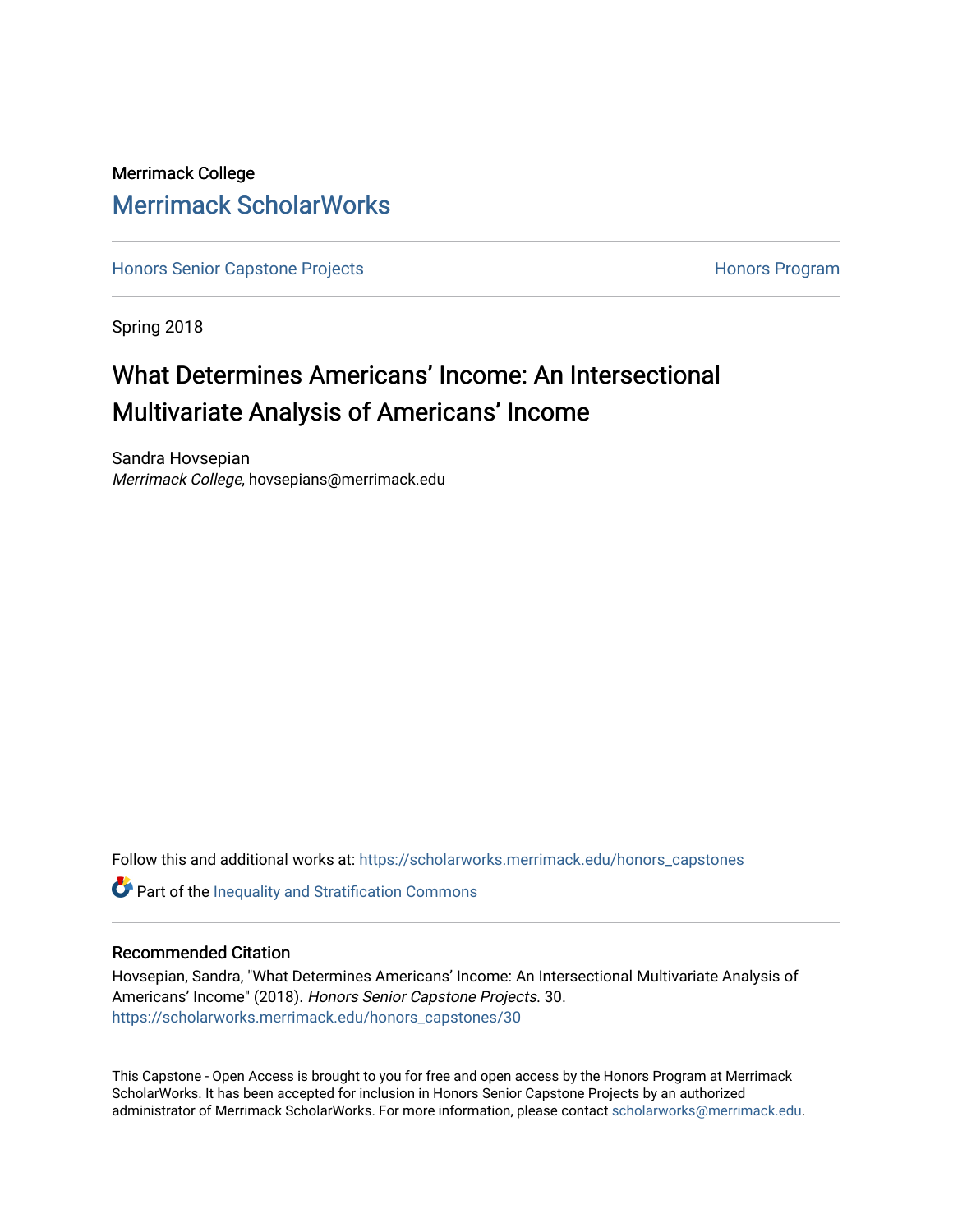What Determines Americans' Income:

An Intersectional Multivariate Analysis of Americans' Income

Sandra Hovsepian

Merrimack College Honors Program Capstone Sociology 4815 Michael DeCesare, Ph.D.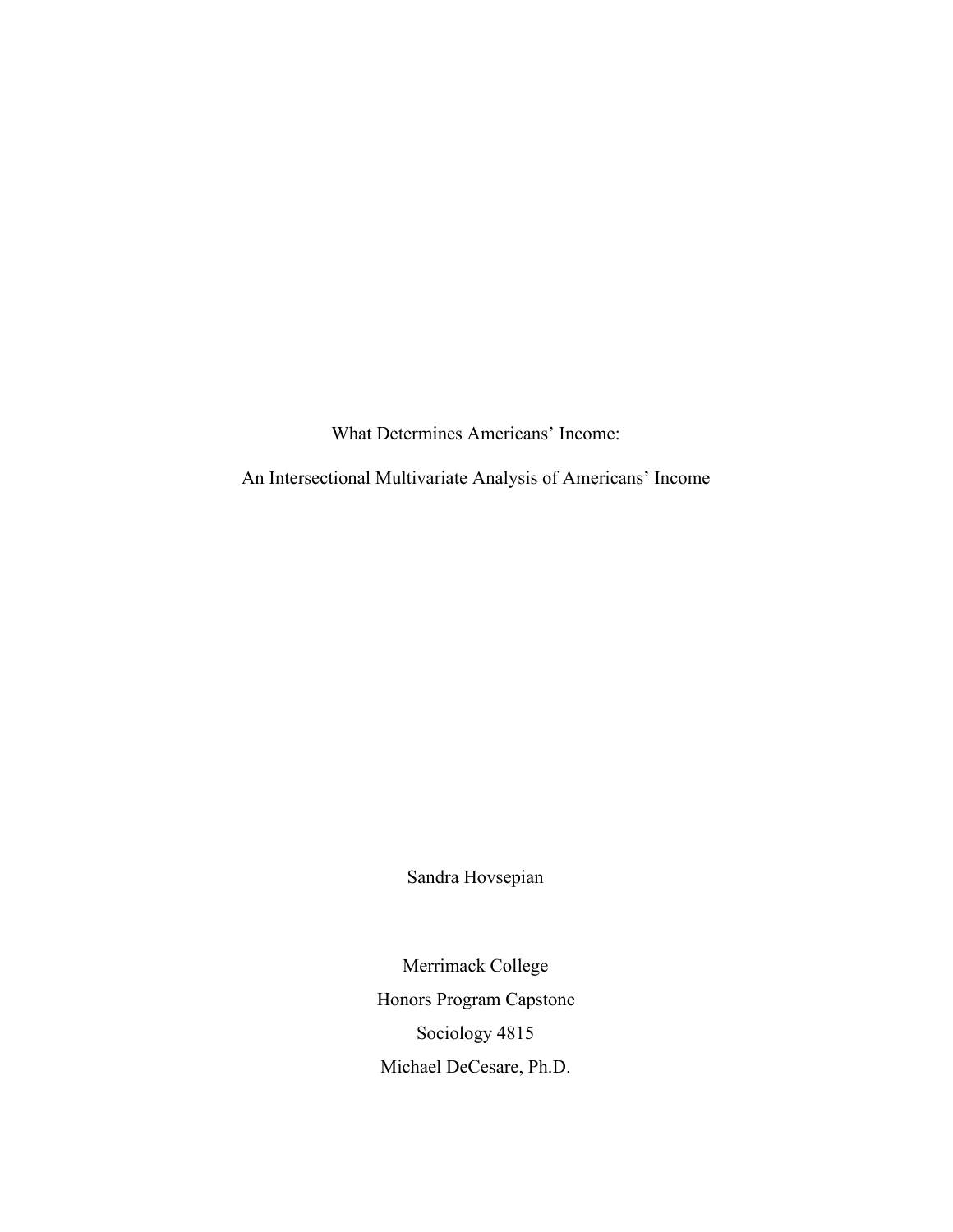Hovsepian, 1

### **INTRODUCTION**

In a capitalistic society, Americans are socialized to value the earning of money more than anything. Americans are told that the best way to make this money is to go to college and further their education. Yet, millionaires such as Steve Jobs and Oprah Winfrey never bothered to earn a college degree. This begs one to question if education is the only factor in earning a sizable income. If not the only factor, is it the most important?

When addressing the question of if education is the only factor, the wage gap supplies a partial answer. We know that because the wage gap exists between those with the same level of education, there are other elements to consider when looking at income earnings. Social and income inequality go hand-in-hand as contemporary research has shown gender and race can influence one's salary as well. Although the wage gap is denied by some Americans, one cannot deny that prejudice is alive and well in the economy. This research seeks to answer the question: What contributes to an American's income? Does education level truly affect their income or are there more prominent factors?

### **LITERATURE REVIEW**

As the intersectional feminist movement has grown in recent years, the wage-gap has been a subject of controversy and research. Many researchers have looked into the cause of income. For instance, in one study, researchers (Gabriel and Schmitz, 2017) observed two general wage trends for white, black and Hispanic females, relative to white males using data from the National Longitudinal Survey of Youth (NLSY) over the period of 1990-2012. They excluded full-time military, self-employed, and those with missing information on relevant variables. The study investigated long-term trends in relative gender wage levels, and explored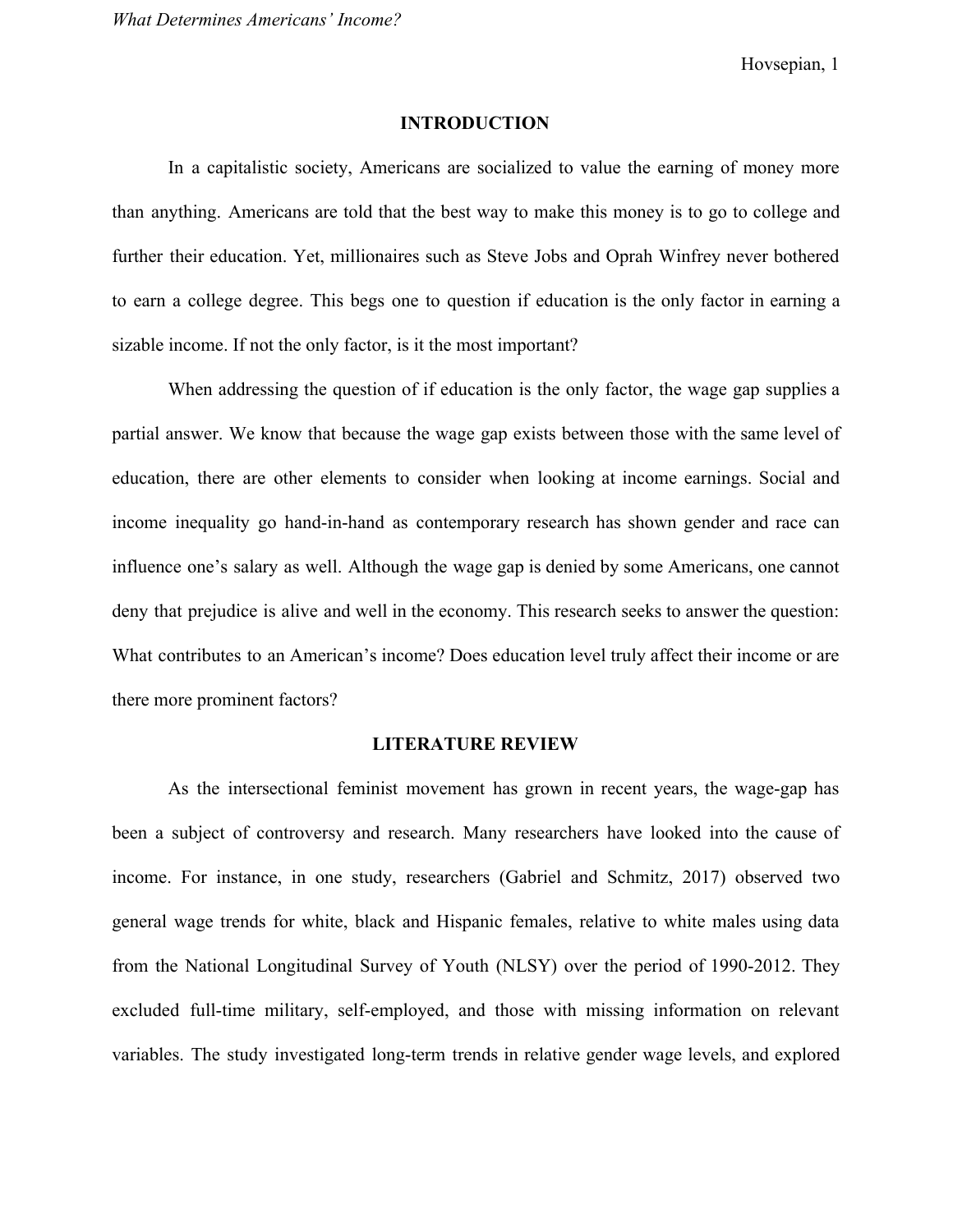whether the composition of the male-female wage gap changes over time as women gained labor market experience. Their analysis of NLSY data indicates that in the 1990s, female hourly earnings, relative to white males, declined for white, black, and Hispanic women. This trend reversed itself somewhat during the early 2000s. However, during the latter part of that decade female wage ratios remained relatively flat and then started to decline. This study found that, after the Great Recession of 2007-2009, the wage differential decreased.

A recent study, conducted by Chapman and Benis (2017), analyzed the intersectionality of gender, race, and region in the gender wage gap. They used data from the 2015 National Women's Law Center that quantifies the wage gap for each state for racial groups. They wanted to test three hypotheses: There is a significant difference in annual median wages between male and female full-time, full-year employees; there is a significant difference in the gender wage gaps between white, non-Hispanic, African-American, and Latinx groups and there is a significant effect of region on the gender wage gap for each group, even when controlling for demographic and economic factors.

They found a significant difference in men and women's median annual earnings for full-time, full year employees. They also show that the gender wage gap is not uniform across racial groupings, with the African-American and Latinx groups having significantly higher wage gaps than their white, non-Hispanic counterparts. Through a series of regression models, they also find the impact of geography even when controlling for economic and demographic differences.

A cross-sectional study (Nadler et al. 2016) was conducted using two United States national samples of full time private sector salary workers from 2002 and 2008 to examine the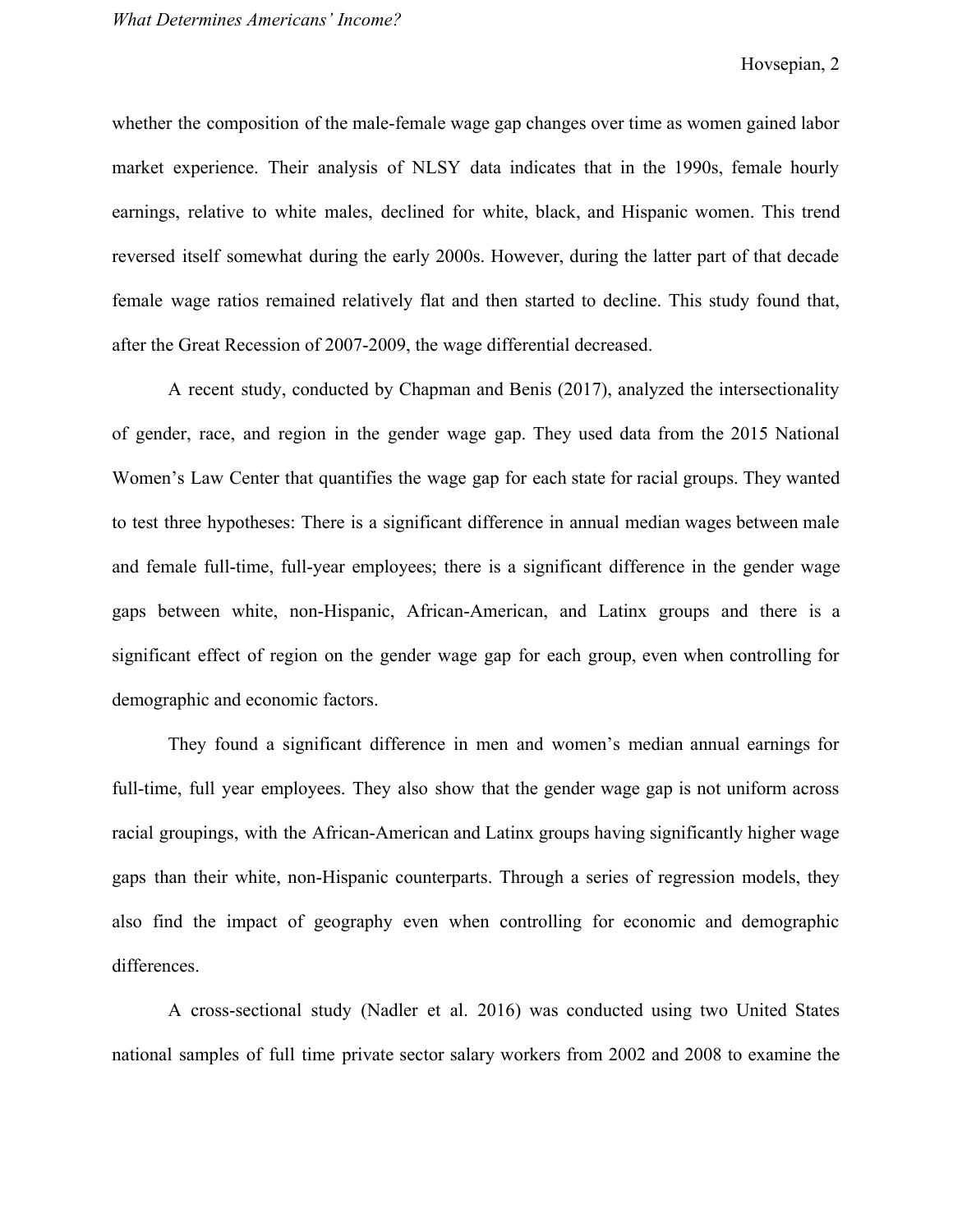effects of education level and gender on salary, job satisfaction, and work schedule autonomy. It was hypothesized that the differences between men and women on pay, job satisfaction, and work schedule autonomy would increase as education level increased. Through a series of ANOVA tests and a multiple regression model, they found that the gender pay gap persisted at higher levels of education across the two national samples. Although education level was related to increases in salaries, this was more of an advantage for men than for women. In both samples, gender wage disparity increased with educational attainment. While I don't look into all aspect of the aforementioned research such as region, job satisfaction, or trends over 20+ years, my approach to the the determination of income includes aspects from all three of the aforementioned studies. I take into account subject's sex, race, and education, as well as their parents education.

#### **HYPOTHESES**

I begin with six research hypotheses. Three of these describe the relationship between income level and demographics. There still exists a societal hierarchy that puts white, upper-class males on top. Because of this, I hypothesize that people at the top of this hierarchy, who are socially privileged, will earn more than those in a lower position. More specifically:

- 1. White people are more likely to earn more than non-white people;
- 2. Males have a higher income than females;
- 3. Upper class people are more likely to earn more than those in a lower class;

As stated in my introduction, Americans are taught that the best way to make more money is to go to college and further their education. Because of this, I am interested in the role education level of the respondent and their parents can play on income level. I hypothesize that: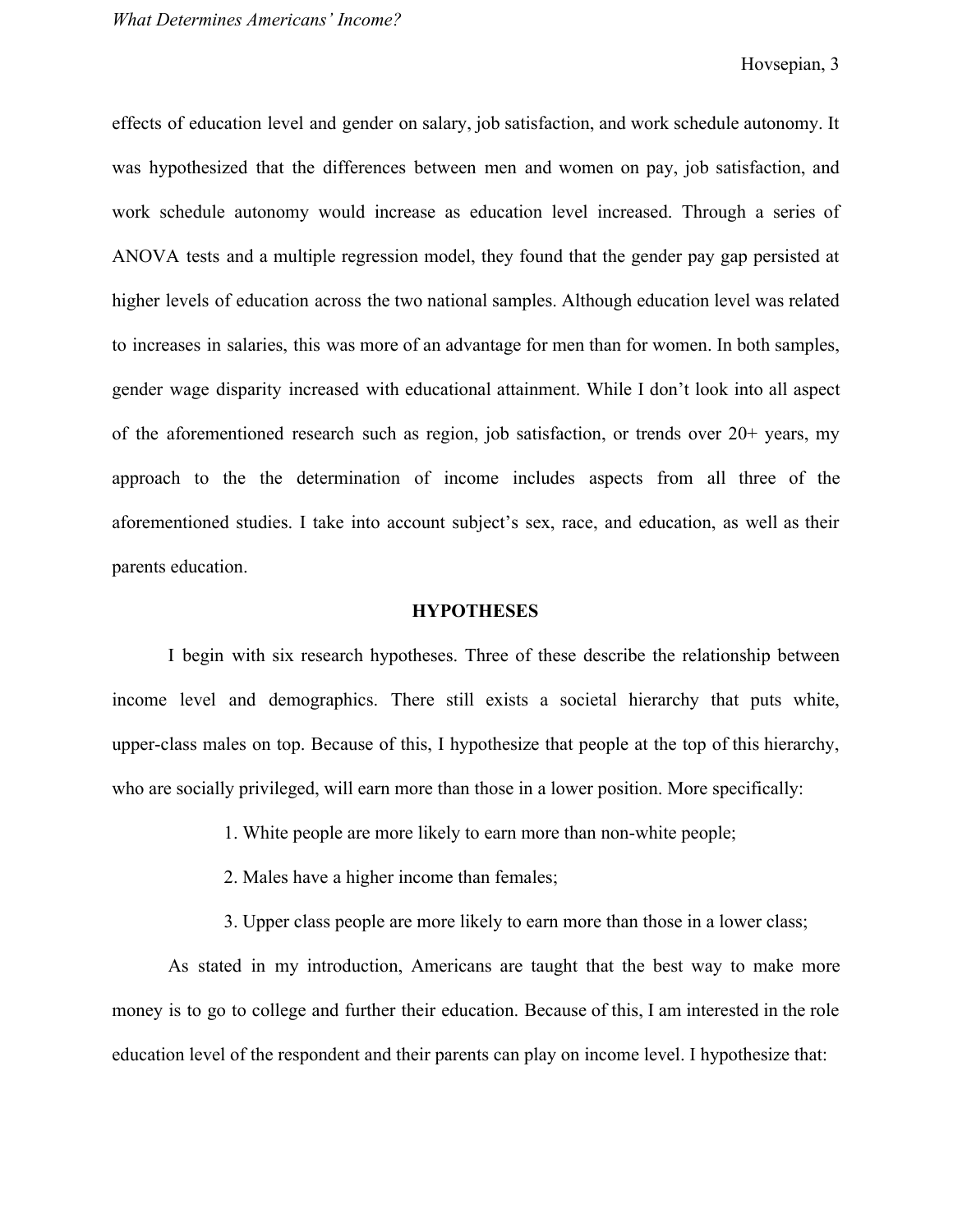4. People who have completed a higher educational degree will report earning more than those with a lower level of education.

5. The higher the respondent's father's degree, the more the respondent reports making;

6. The higher the respondent's mother's degree, the more the respondent reports making;

People with parents who have completed a college degree or higher tend to have the financial resources for themselves to be put through higher education as well. A respondent being born into a higher social class can also work positively in their favor, allowing them a greater chance of social mobility due to more financial resources such as a higher income.

### **METHODS**

To test my hypotheses, I use data from the General Social Survey (GSS). The GSS is a national representative survey that has been conducted regularly since 1972. Using a random sample of non-institutionalized Americans over the age of 17, face-to-face interviews are conducted and data is gathered. My data are a subset of the 2014 Survey, and include a total of 2,538 cases and 101 variables. Seven of these variables are included in this analysis; they are described below, with their labels in parentheses. All missing data (e.g., NAP, NA, DK) were excluded from the analysis.

The only dependent variable in this analysis measures the respondent's income (RINCOME06). It is measured in the Survey with over 25 income categories of various sizes that range from  $1 =$  Less than \$1,000 to  $25 =$  \$150,000 or over. I recoded this data as  $1 =$  less than \$1,000 to \$49,999;  $2 = $50,000$  to \$89,999;  $3 = $90,000$  to \$150,000 or over. Three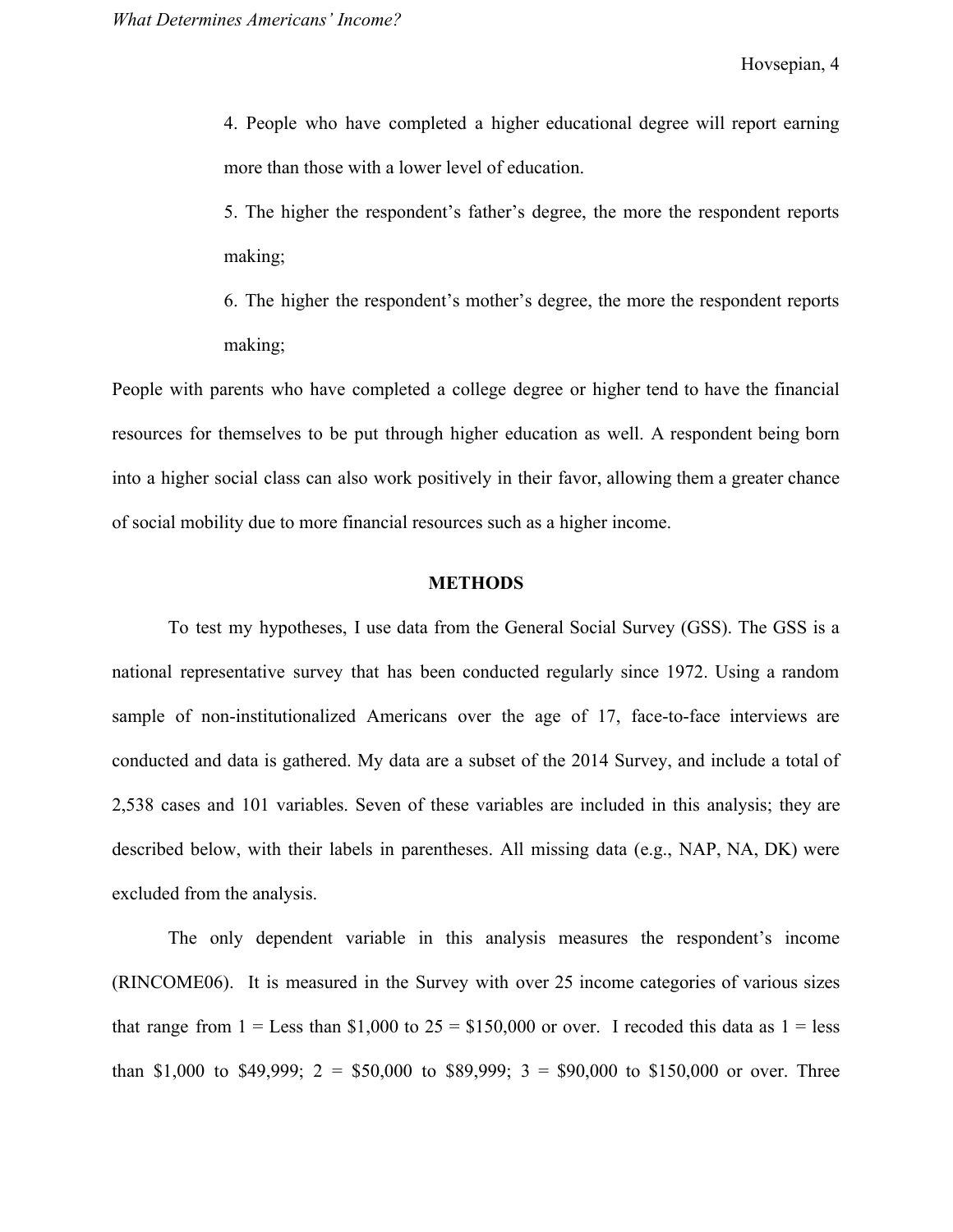independent variables were the respondent's highest degree earned (DEGREE), the highest degree of the respondent's mother (MADEG), and the highest degree of the respondent's father (PADEG). All three consisted of four categories,  $1 =$  High School;  $2 =$  Junior College;  $3 =$ Bachelor;  $4 =$  Graduate.

Three demographic variables were also analysed. The first was the respondent's sex (SEX):  $1 =$  Male and  $2 =$  Female. Race (RACE) was also used and recoded from the original three categories (1 = White; 2 = Black; 3 = Other) into just two: 1 = White and 2 = Non-white. The original "Other" category did not have enough respondents in it for meaningful analyses; in addition, "Other" is too vague as we cannot identify the racial background of the people within this category so it was treated as missing data. My final demographic variable was the respondent's social class (CLASS). Respondents reported their social class according to one of four categories:  $1 =$  Lower class;  $2 =$  Working class;  $3 =$  Middle class;  $4 =$  Upper class.

### **ANALYSIS**

#### *Univariate Results*

Tables 1 through 7 present summary statistics for each of the seven variables included in the analysis.<sup>1</sup> We can see from the table that most  $(66.1\%)$  of respondents reported earning between under \$1,000 to \$49,999 while only 11.1% of respondents reported earning \$90,000 to \$150,000 or over. Less than \$1,000 to \$49,999 was the mean, modal and median response. Interestingly, over half (57.5%) of the sample's highest degree earned was only a highschool degree, which was the median and modal response, however the mean response was 1.8. Of the sample population, the respondent's father's highest earned degree was also a high school

<sup>1</sup> Please see Appendix A for each table as well as graphical presentations of each variable's distribution.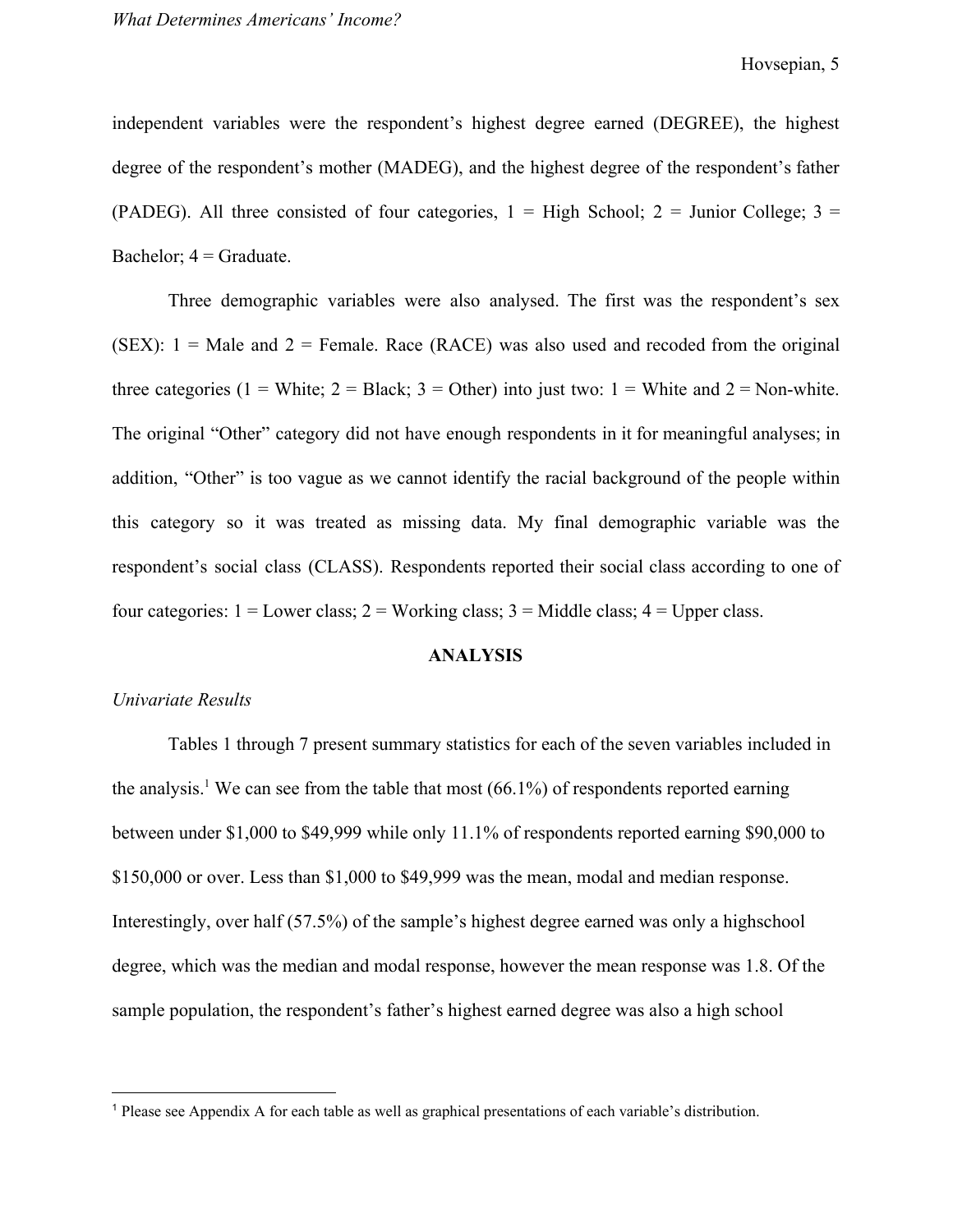Hovsepian, 6

diploma (64.2%) and, not surprisingly, the respondent's mother's highest earned degree was a high school diploma as well (70%). However, 19% of father's earned a bachelors, while only 13.8% of mother's completed a bachelor degree. Both parents had high school as a modal and median response. Their means did differ, father's of the respondent's mean was 1.78 whereas the mothers of the respondent's was 1.59. Regarding demographic variables, the majority of the sample were composed of white people (83%), females (55%), and those in the working class (46.1%). The modal and median response was working class, while the mean of 2.38 was between working and middle class.

### *Bivariate Results*

Because race and sex have only two categories each, I conducted two-tailed t-tests. The results are presented in Table 2 below.

Table 2. Means of Selected Independent Variables (two-tailed t-tests)

| <b>Variables</b>           | <b>Means</b> |
|----------------------------|--------------|
| Race<br>White<br>Non-White | 1.50<br>1.28 |
| Sex<br>Male<br>Female      | 1.62<br>1.28 |

*Source*: 2014 General Social Survey

Male respondents reported a mean income level of 1.62; among those who were female, it was 1.28, which indicates males make more money, on average (higher scores indicate higher incomes). The difference was statistically significant ( $t = 9.844$ ,  $p = .000$ ). These results support my hypothesis regarding sex and income level. White respondents (1.50) reported slightly higher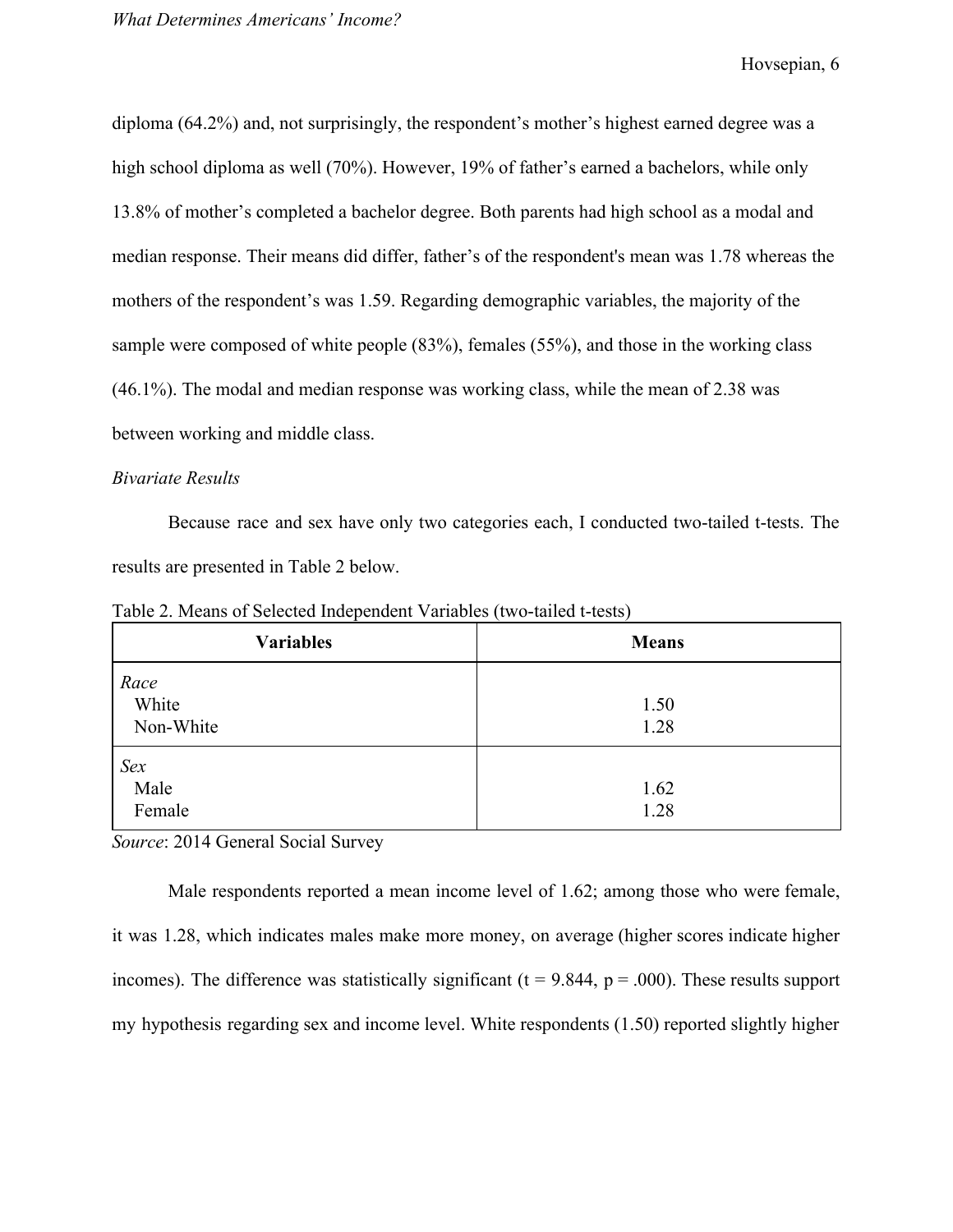incomes, on average, than non-white respondents (1.27). This difference was also statistically significant ( $t = 4.705$ ,  $p = .000$ ), so my hypothesis is supported.

I examined the statistical significance of the relationships between income amount and the other four independent variables by using an analysis of variance (ANOVA), since each of these independents has more than two categories. Table 3 presents the results.

| <b>Variables</b>              | <b>Means</b> |
|-------------------------------|--------------|
| Class                         |              |
| <b>Lower Class</b>            | 1.02         |
| <b>Working Class</b>          | 1.25         |
| Middle Class                  | 1.70         |
| <b>Upper Class</b>            | 2.32         |
| Respondent's Degree           |              |
| <b>High School</b>            | 1.28         |
| Junior College                | 1.36         |
| Bachelor                      | 1.71         |
| Graduate                      | 1.98         |
| Mother of Respondent's Degree |              |
| <b>High School</b>            | 1.47         |
| Junior College                | 1.40         |
| Bachelor                      | 1.55         |
| Graduate                      | 1.72         |
| Father of Respondent's Degree |              |
| <b>High School</b>            | 1.47         |
| Junior College                | 1.42         |
| Bachelor                      | 1.63         |
| Graduate                      | 1.61         |

Table 3. Means of Selected Independent Variables (ANOVAs)

*Source*: 2014 General Social Survey

At least one of the means for subjective class identification is significantly different from the others  $(F = 100.769, p = .000)$ . Upper Class respondents reported higher incomes. The same is true of the respondent's highest degree earned ( $F = 78.178$ ,  $p = .000$ ). Respondents with a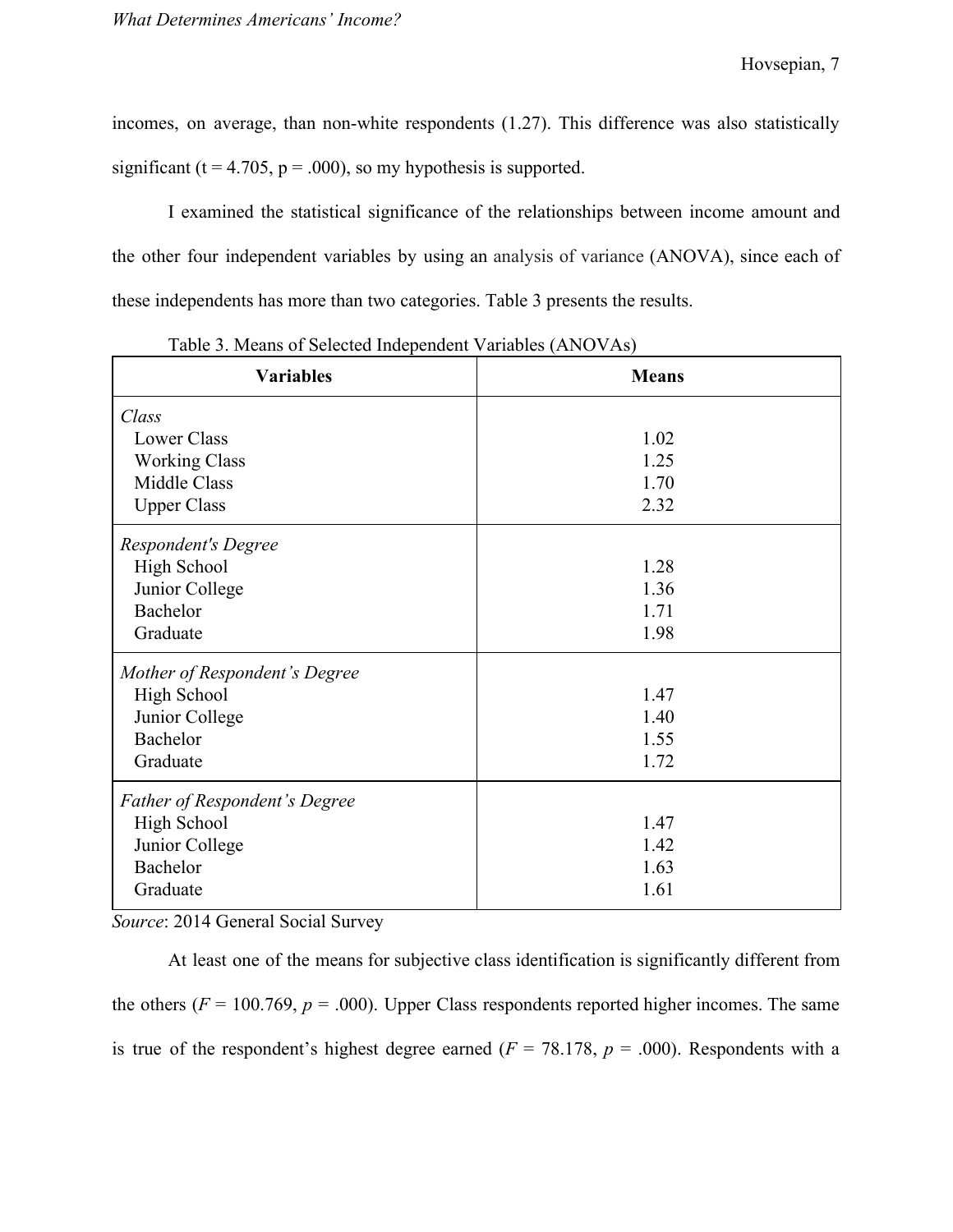higher level of education themselves earn a higher income than those with a lower-level education. The higher the degree of the respondent's mother ( $F = 4.138$   $p = .006$ ), the higher their income. The same is true for those with fathers with a higher degree  $(F = 3.290 p = .020)$ . My four research hypotheses regarding these variables are supported.

Tables 4 and 5 present cross-tabulations of the respondent's sex and race with their self-reported income. Because each of these independent variables is nominal, the nominal measure of association was used. Cramer's V is the appropriate measure to use since the dependent variable has more than two categories, which prevents the use of phi.

|                               | <b>Male</b> | Female     |
|-------------------------------|-------------|------------|
| Under \$1,000 to \$49,999     | 55.3 (415)  | 76.6 (592) |
| \$50,000 to \$89,999          | 27.3(205)   | 18.4 (142) |
| \$90,000 to \$150,000 or over | 17.3(130)   | 5.0(39)    |
| <b>TOTAL</b>                  | 100.0(750)  | 100.0(773) |

Table 4. Cross-Tabulation of Income with Recoded Marital Status

*Source*: 2014 General Social Survey

*Note*: Numbers in parentheses are frequencies.

More females (76.6%) earn under \$1,000 to \$49,999 than males (55.3%). However, about 12.3% more males earn \$90,000 to \$150,000 or over even with more females in the overall sample (see Table 4). Indicating that as income level gets higher, less females report making that high income level. The strength of the relationship between the two variables is roughly moderate, but statistically significant ( $V = .245$ ,  $p = .000$ ).

The relationship between recoded race and income is weaker but statistically significant at the .05 level ( $V = .128$ ,  $p = .000$ ). Although 77.8% of non-white respondents reported earning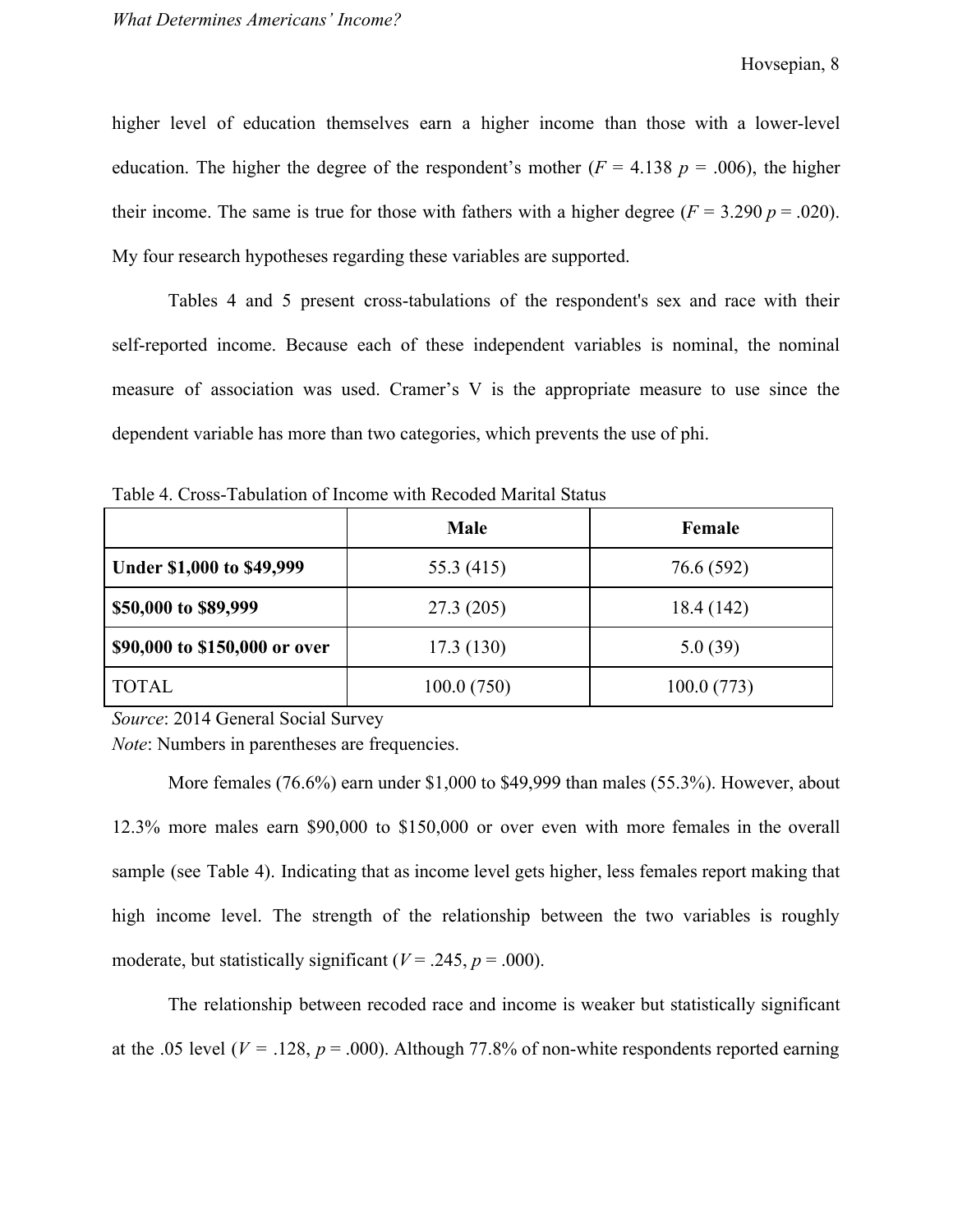under \$1,000 to \$49,999 and 62.5% of white respondents reported earning the same, more white respondents (24.6%) reported earning \$50,000 to \$89,000 than non-white respondents (16.9%). More white respondents reported earning \$90,000 to \$150,000 or over than non-white respondents (see Table 5).

|                               | White       | <b>Non-White</b> |
|-------------------------------|-------------|------------------|
| Under \$1,000 to \$49,999     | 62.5(699)   | 77.8 (189)       |
| \$50,000 to \$89,999          | 24.6 (275)  | 16.9(41)         |
| \$90,000 to \$150,000 or over | 13.0(145)   | 5.3(13)          |
| <b>TOTAL</b>                  | 100.0(1119) | 100.0(243)       |

Table 5. Cross-Tabulation of Income with Recoded Race

*Source*: 2014 General Social Survey

*Note*: Numbers in parentheses are frequencies.

The other four independent variables are ordinal, so I was able to use gamma rather than Cramer's V to assess the magnitude of the relationships. The values of gamma reported for the four bivariate relationships described below in Tables 6 through 9 were all statistically significant. Table 6 depicts the relationship between the respondent's income and their subjective class. Some instances of how respondents classified themselves in terms of class did not necessarily line up with their income level. For instance, a quarter of respondents (25.6%) who classify themselves as Upper Class make under \$1,000 to \$49,999. A few respondents (4.1%) classify themselves as Working Class while their reported income is \$90,000 to \$150,000 or over. The value of gamma is .650 which suggests a fairly strong and positive relationship. This data is also statistically significant ( $p = .000$ ).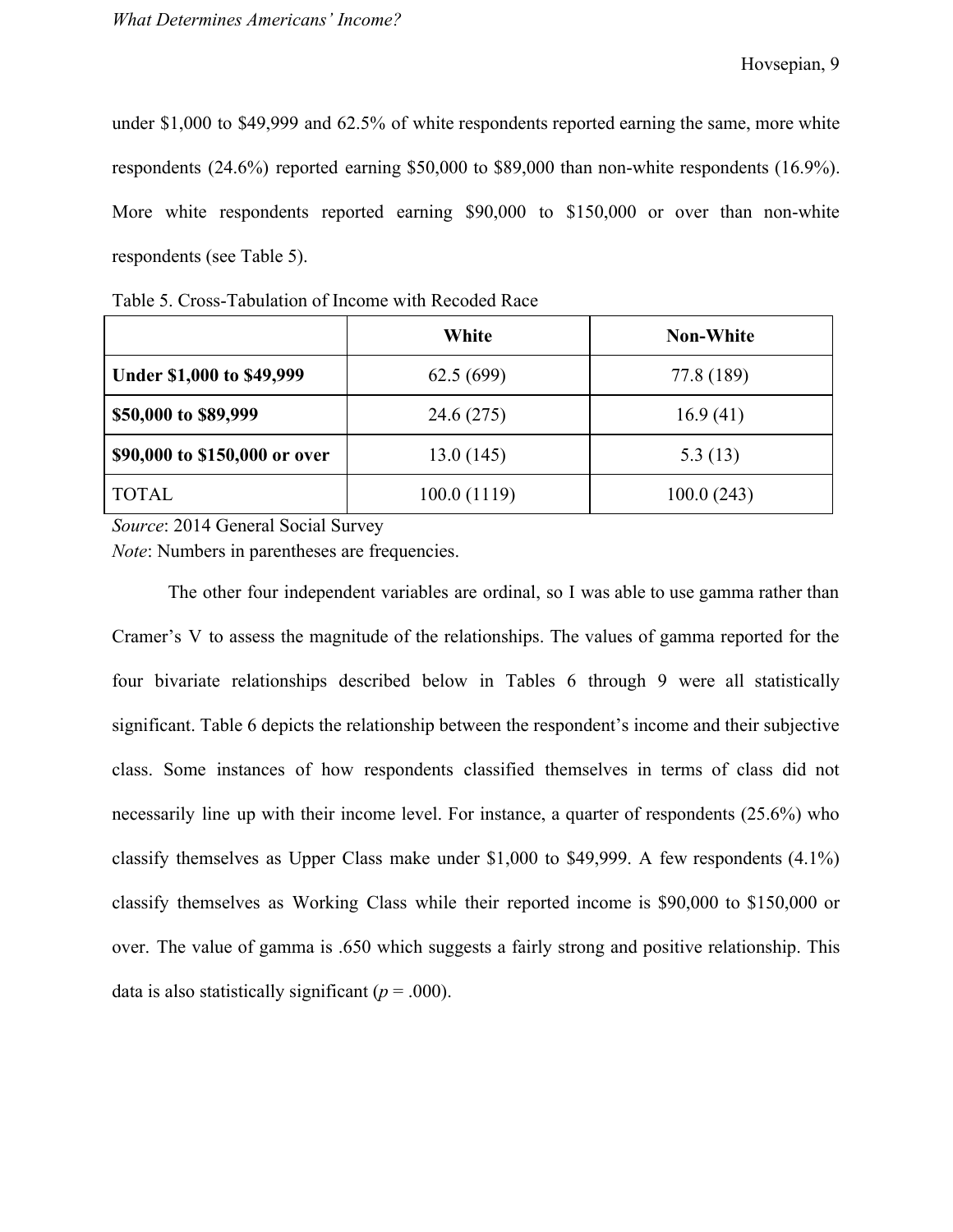|                               | <b>Lower Class</b> | <b>Working Class</b> | <b>Middle Class</b> | <b>Upper Class</b> |
|-------------------------------|--------------------|----------------------|---------------------|--------------------|
| Under \$1,000 to \$49,999     | 98.6 (73)          | 79.3 (626)           | 47.6 (290)          | 25.6(11)           |
| \$50,000 to \$89,999          | 1.4(1)             | 16.5(130)            | 34.3(209)           | 16.3(7)            |
| \$90,000 to \$150,000 or over | 0.0(0)             | 4.2(33)              | 18.1(110)           | 58.1 (25)          |
| <b>TOTAL</b>                  | 100(74)            | 100 (789)            | 100(609)            | 100(43)            |

Table 6. Cross-Tabulation of Income with Respondent's Class

*Source*: 2014 General Social Survey

*Note*: Numbers in parentheses are frequencies.

Table 7 below presents the cross-tabulation of income with the respondent's highest degree earned. The table suggests a positive relationship between the two variables. The higher the respondent's degree earned the more money they make. The value of gamma is .525, suggesting the relationship is moderate in strength and it is also statistically significant ( $p =$ .000). Those with high school diplomas as their highest degree earned (77.9%) make the least amount of money within the sample. Respondents with a graduate degree (30.3%) report earning the income of \$90,000 to \$150,000 or over which is more than respondents with a high school diploma (5.7%).

| Twore 1. Closs Twommon of hiering with responsent strighter Ballies Degree |                    |                       |                 |           |
|----------------------------------------------------------------------------|--------------------|-----------------------|-----------------|-----------|
|                                                                            | <b>High School</b> | <b>Junior College</b> | <b>Bachelor</b> | Graduate  |
| Under \$1,000 to \$49,999                                                  | 77.9 (590)         | 66.7 (90)             | 48.1 (152)      | 32.3(64)  |
| \$50,000 to \$89,999                                                       | 16.4(124)          | 26.7(35)              | 33.2(105)       | 37.4 (74) |
| \$90,000 to \$150,000 or over                                              | 5.7(43)            | 4.6(6)                | 18.7(59)        | 30.3(60)  |
| <b>TOTAL</b>                                                               | 100(757)           | 100(131)              | 100(316)        | 100 (198) |

Table 7. Cross-Tabulation of Income with Respondent's Highest Earned Degree

*Source*: 2014 General Social Survey

*Note*: Numbers in parentheses are frequencies.

From Table 8, we can see that respondents with fathers with higher degrees earned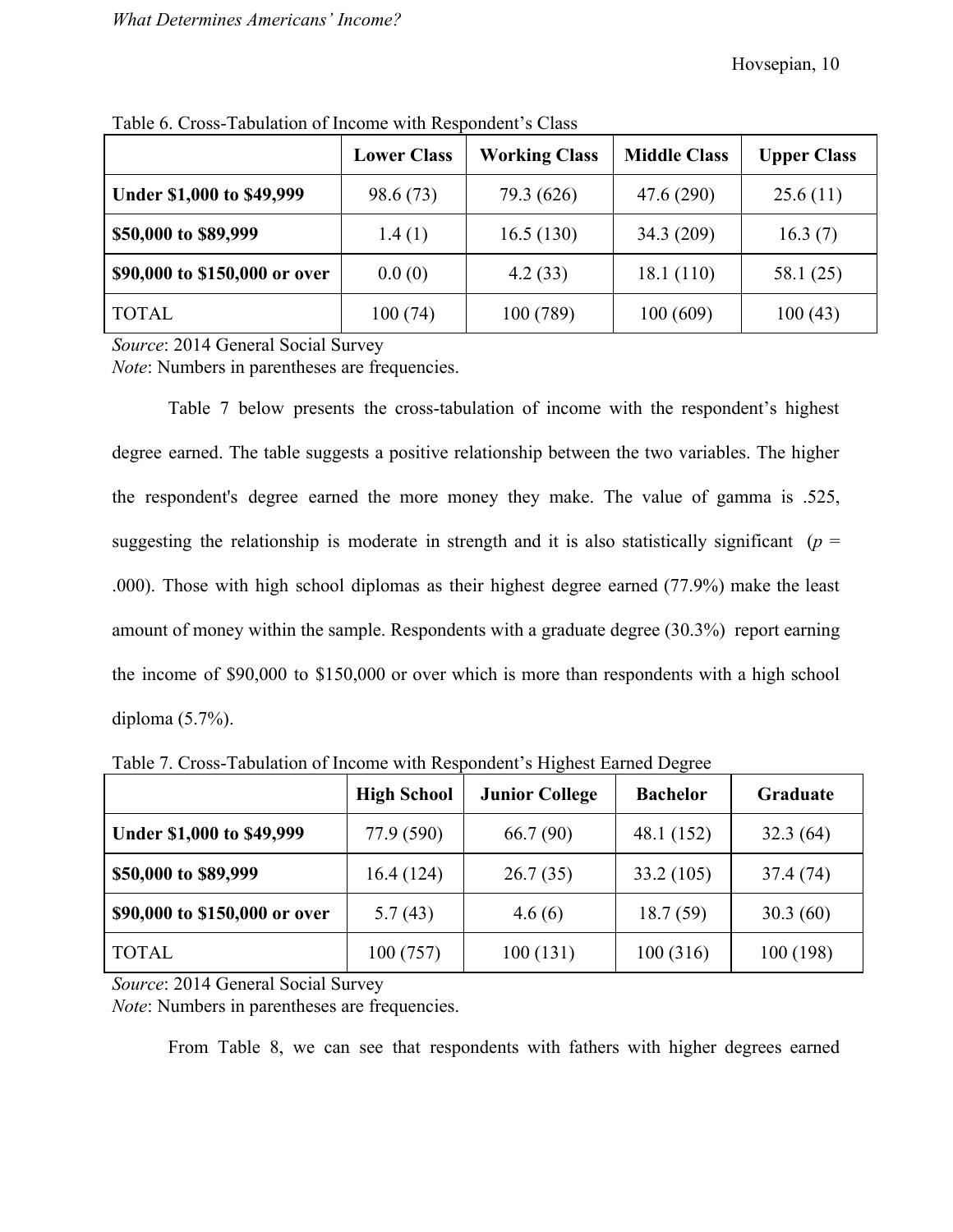reported earning a higher income than those with fathers with lower degrees. Over half (65.6%) of the people with a father with a highest degree of a high school diploma achieved reported earning under \$1,000 to \$49,999; whereas less than a quarter (12.5%) of those same people report earning \$90,000 to \$150,000 or over. The value of gamma is .163, indicating a generally weak and positive relationship between the two variables. The relationship between these two variables is weaker than that between income and the respondent's highest earned degree. This relationship is also statistically significant ( $p = .003$ ) although slightly less significant than the findings of table 7.

|                               | <b>High School</b> | <b>Junior College</b> | <b>Bachelor</b> | Graduate    |
|-------------------------------|--------------------|-----------------------|-----------------|-------------|
| Under \$1,000 to \$49,999     | 65.6 (356)         | 65.4 (34)             | 52.2 (94)       | 55.0 $(60)$ |
| \$50,000 to \$89,999          | 22.1(120)          | 26.9(14)              | 32.8(59)        | 28.4 (31)   |
| \$90,000 to \$150,000 or over | 12.3(67)           | 7.7(4)                | 15.0(27)        | 16.5(18)    |
| <b>TOTAL</b>                  | 100(543)           | 100(52)               | 100(180)        | 100(109)    |

Table 8. Cross-Tabulation of Income with Respondent's Father's Highest Earned Degree

*Source*: 2014 General Social Survey

*Note*: Numbers in parentheses are frequencies.

Table 9 below presents the cross-tabulation of income with the respondent's mother's highest degree earned. Interestingly enough, the data shown here overall is within 6% similarity to the data presented in Table 8. Almost half (49.5%) of respondents whose mother's highest earned degree is a graduate degree, reported earning under \$1,000 to \$49,999; less than a quarter (21.1%) of those same people reported earning \$90,000 to \$150,000 or over. The value of gamma is .127 which indicates that this is a weak, positive relationship. Like respondent's father's highest earned degree, the data for the respondent's mother is also statistically significant ( $p = .016$ ) but it is less significant than both the respondent's highest earned degree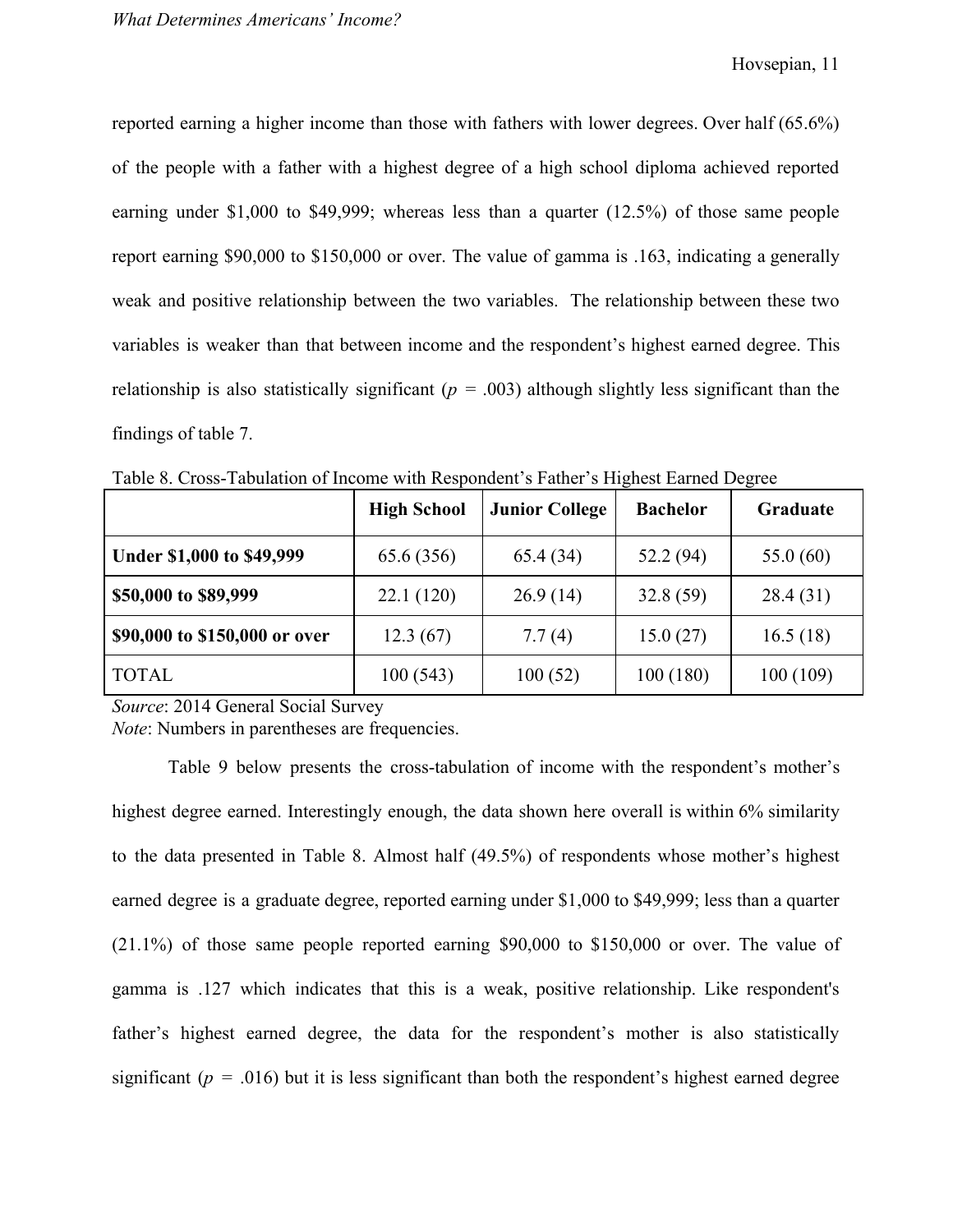| and the respondent's father's highest earned degree. |  |
|------------------------------------------------------|--|
|------------------------------------------------------|--|

|                               | <b>High School</b> | <b>Junior College</b> | <b>Bachelor</b> | ັ<br>Graduate |
|-------------------------------|--------------------|-----------------------|-----------------|---------------|
| Under \$1,000 to \$49,999     | 65.0(485)          | 68.7 (68)             | 58.8 (104)      | 49.5 (47)     |
| \$50,000 to \$89,999          | 22.7(169)          | 22.2(22)              | 27.7(49)        | 29.5(28)      |
| \$90,000 to \$150,000 or over | 12.3(92)           | 9.1(9)                | 13.6(24)        | 21.1(20)      |
| <b>TOTAL</b>                  | 100(746)           | 100(99)               | 100(177)        | 100(95)       |

Table 9. Cross-Tabulation of Income with Respondent's Mother's Highest Earned Degree

*Source*: 2014 General Social Survey

*Note*: Numbers in parentheses are frequencies.

### *Multivariate Results*

While bivariate analyses allows us to compare two variables, it can be limiting in that any of these relationships may be impacted by other variables. For example, the relationship between income and sex may actually be caused by a third and fourth variable—the respondent's race and their highest earned degree. A common statistic used to describe the gender wage gap is that white women working full time in the United States are typically paid just 79 percent of what white men are paid, a gap of 21 percent. Meanwhile, among full-time workers, women or color had lower median annual earnings compared to white women. However, these studies tend to focus solely on race, gender, and income but what if some subjects have lower education levels than others? The higher one's degree level, the more they can make. To see how multiple variables can affect what we're measuring, we can simultaneously examine the relationships between each of our independent variables and the dependent by using multiple regression analysis.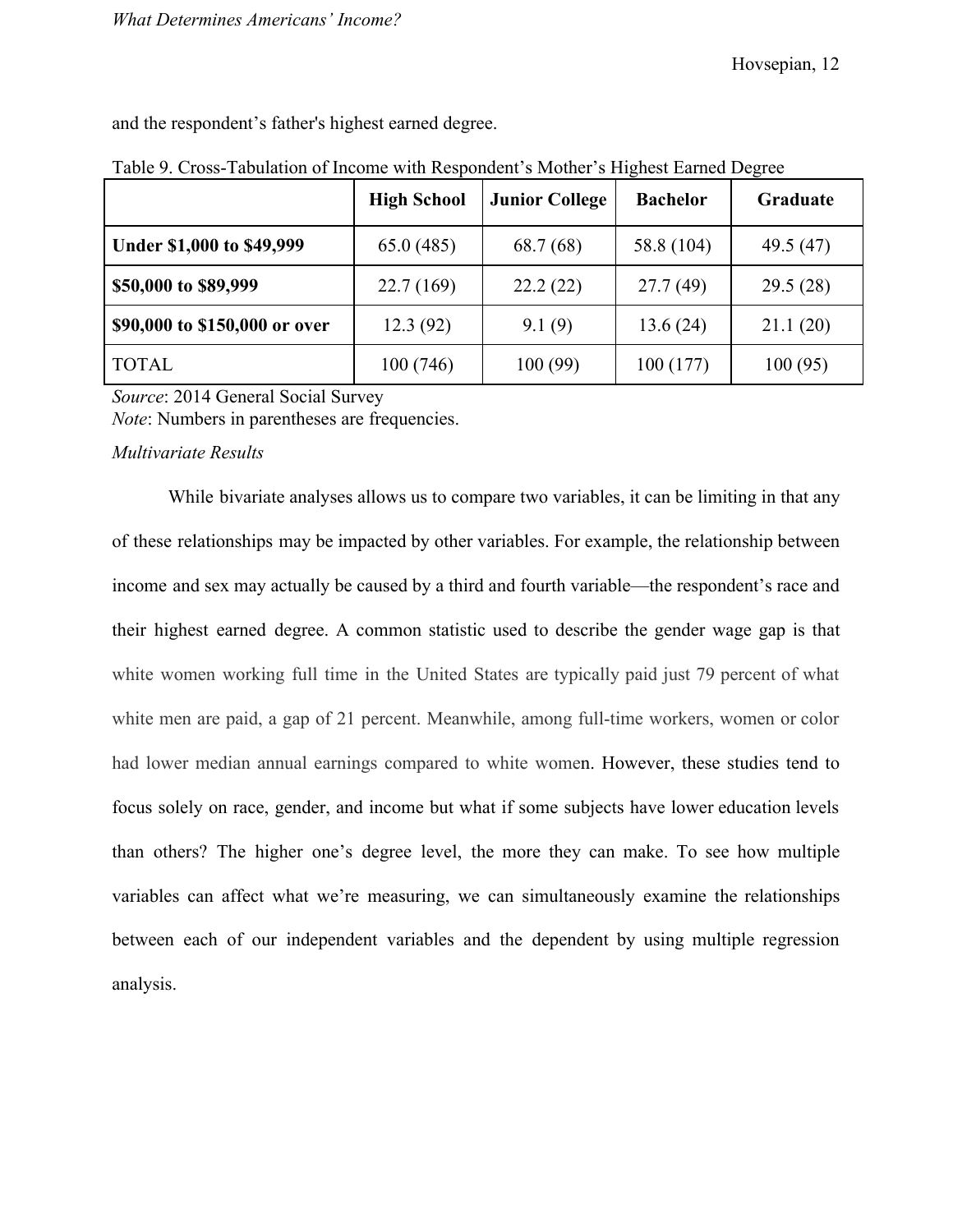| <b>Variables</b>                                         | <b>Coefficients</b> | <b>Beta</b> | <b>T</b> Statistics |
|----------------------------------------------------------|---------------------|-------------|---------------------|
| <b>Sex</b>                                               | $-.346(.048)$       | $-.237$     | $-7.202*$           |
| Class                                                    | .359(.048)          | .302        | 8.099*              |
| Respondent's Highest<br><b>Earned Degree</b>             | .168(.023)          | .275        | $7.354*$            |
| Respondent's<br>Mother's Highest<br><b>Earned Degree</b> | $-.031(.025)$       | $-.045$     | $-1.213$            |
| Respondent's<br>Father's Highest<br><b>Earned Degree</b> | $-0.046(0.024)$     | $-.072$     | $-1.913$            |
| Race                                                     | .040(.078)          | .017        | .513                |
| Constant                                                 | .883(.158)          |             | 5.605*              |

|  |  | Table 10. Unstandardized and Standardized Multiple Regression Coefficients Variables |  |
|--|--|--------------------------------------------------------------------------------------|--|
|  |  |                                                                                      |  |

*Source:* 2014 General Social Survey

*Note*: Numbers in parentheses are standard errors.

 $* p < .001$ 

I entered all six independent variables into an ordinary least squares (OLS) regression model. The model was statistically significant at the .001 level ( $F = 42.70$ ,  $p = .000$ ). Taken together, the six independent variables explain  $27\%$  (R  $2 = .270$ ) of the variation in income; 73% of the variation is left unexplained by this model. The constant, the coefficients, and beta-weights for each variable are presented in Table 10 above.

Each coefficient tells us the change in income for a one-unit change in that particular independent variable, holding the other independent variables constant. Sex, self-reported class, and the respondent's highest earned degree are significantly related to income level and were all statistically significant ( $p = .000$ ). As a reminder, the higher values of the dependent variable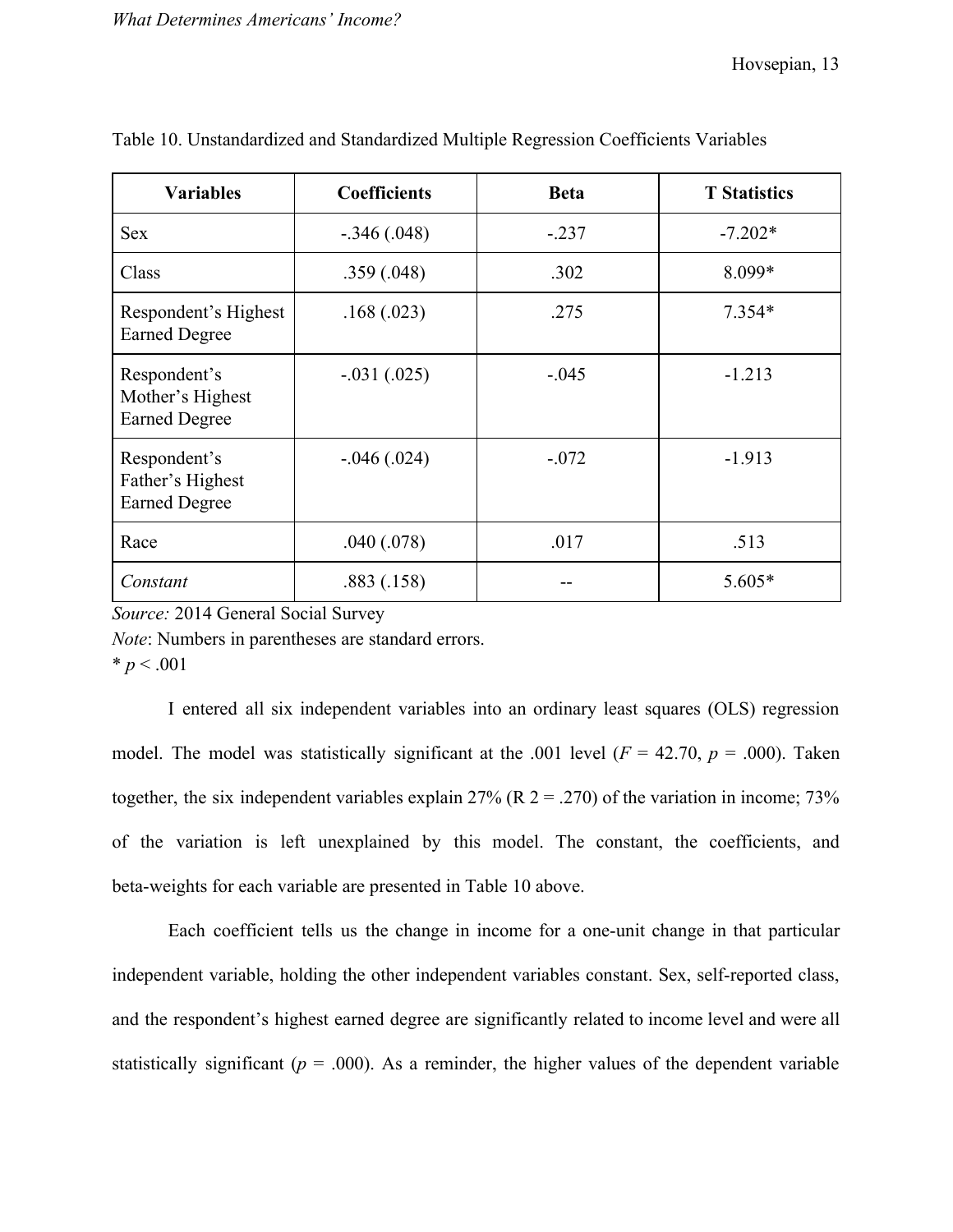indicate higher levels of income. As we move from one category of sex to the next—from male to female respondents—the income variable decreases in value by .346 holding the other independent variables constant. This tells us that females earn a lower income than males. Moving from one category of class to the next (i.e., from lower to working to middle to upper class), the value of the dependent variable increases; the coefficient is .346, holding the other independent variables constant, therefore people in higher self-reported classes earn higher incomes. As the respondent's highest earned degree increased (i.e., from high school diploma to junior college to bachelor degree to graduate degree) the dependent variable increased in value by .168 holding the other independent variables constant. Therefore, the higher the degree the respondent achieves, the more they report getting paid.

The respondent's mother's as well as their father's highest earned degree were measured in the same categories as the respondent's highest earned degree (i.e., from high school diploma to junior college to bachelor degree to graduate degree). As the respondent's mother's highest earned degree value increased, the dependent variable decreased in value by .031 holding the other independent variables constant  $(p = .225)$ . As the respondent's father's highest earned degree value increased, the dependent variable decreased in value by .046 holding the other independent variables constant ( $p = .056$ ). The higher the respondent's parent's degree, the lower their income level. When we move from one category of race to the next—from white to nonwhite— income level increased in value by .040 holding the other independent variables constant ( $p = .608$ ), meaning that non-white respondents reported higher levels of income than white respondents. These three independent variables, (respondent's father's highest earned degree, respondent's mother's highest earned degree, and race) were not statistically significant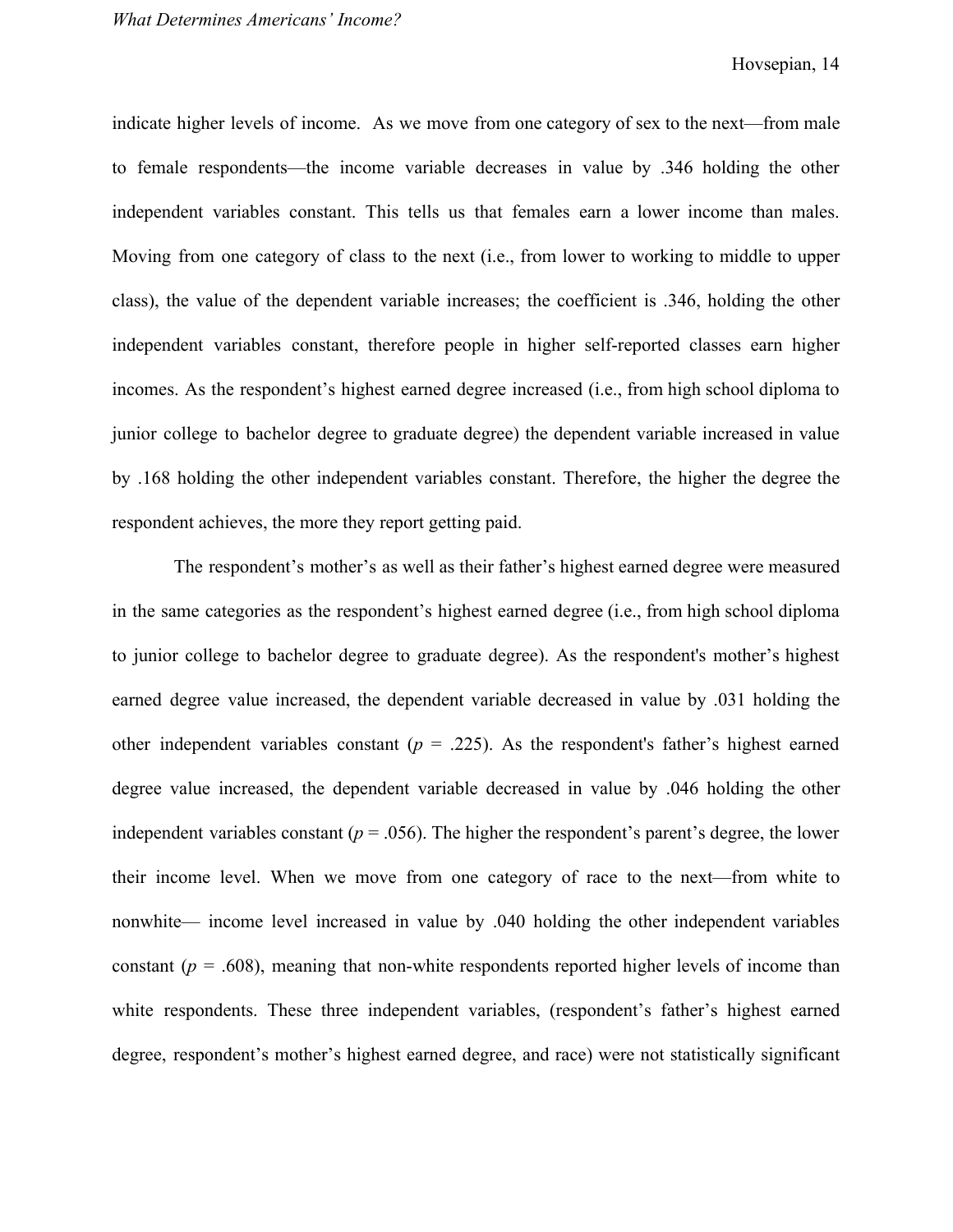although the respondent's mother's highest degree earned and race were much less significant than the respondent's father's highest degree earned. Because these three variables were not significantly significant, they happened by chance.

The beta-weights indicate that the variables with the strongest impact on income, beginning with the most important, were the respondent's subjective class, their highest earned degree, and their sex. Not surprisingly, these three variables were also statistically significant. The respondent's father's highest earned degree was the next strongest, followed by the respondent's mother's highest earned degree, and the respondent's race. As mentioned before, none of these three were statistically significant.

### **DISCUSSION AND CONCLUSION**

Each of my six research hypotheses was supported by the bivariate analyses and statistically significant. The results of the multiple regression demonstrate that while some of the six variables had more of an impact than others, the overall variables did have a substantive effect on income. Taken together, they accounted for exactly 27% of the variation in income level. It is likely that the remaining 73% is largely composed of other variables not included in this research.

While class was the variable with the strongest impact, researchers may consider looking into the respondent's family income when the respondent was sixteen years old (INCOM16). People are typically born into a social class and their parent's social class determines their social mobility. Therefore, what determines a person's opportunities in adulthood are based on their family's social class and income during their childhood. By factoring in the respondent's family income when they were sixteen, researchers may have a better understanding of why respondents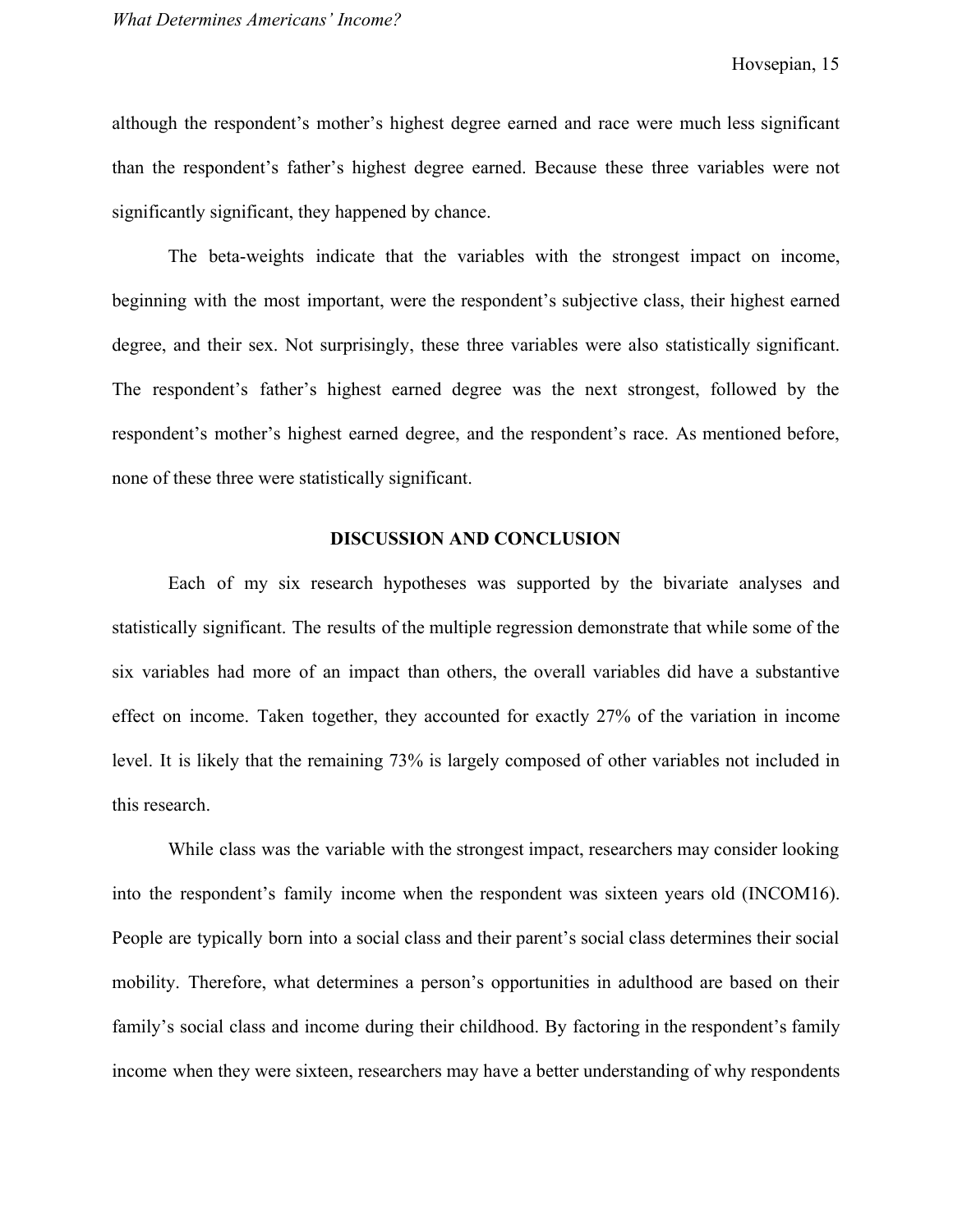earn what they do. Perhaps their family was too not financially fortunate, allowing the respondent to only attend public schooling through high school. This may cause the respondent to have a low economic capital in adulthood.

Regarding race, sociologists have conducted a plethora of research regarding racism that have proven it's still alive in the United States so when my multiple regression model showed it as the weakest impact on income, I was surprised. Looking at the data, "race" was considered "white" or "non-white" which doesn't really define different races well enough. To explore race's impact further and more accurately, future researchers may consider using the respondent's skin color (COLOR) as a factor. Physical appearances are crucial for first impressions because while people don't tend to flat out as a person's race upon meeting, they do make inferences based on skin color. While someone may be white-passing in skin tone, they may be of a race not considered "white".

Two new variables to consider may be if the respondent was born in this country (BORN) and/or if the respondent is a citizen of the United States (CITIZEN). The American Dream has been sought after for centuries but it may be slowly becoming less attainable.. If the respondent was not born in the United States and immigrated, they may have a language barrier or a cultural barrier that hinders them from integrating into the culture which can make it hard to work. If the respondent is not a citizen of the United States, legally the respondent needs to obtain additional documentation to be able to work which isn't always easy or realistic for the respondent to do. The current study represents a first effort at this investigation but more variables may be at play when it comes to income.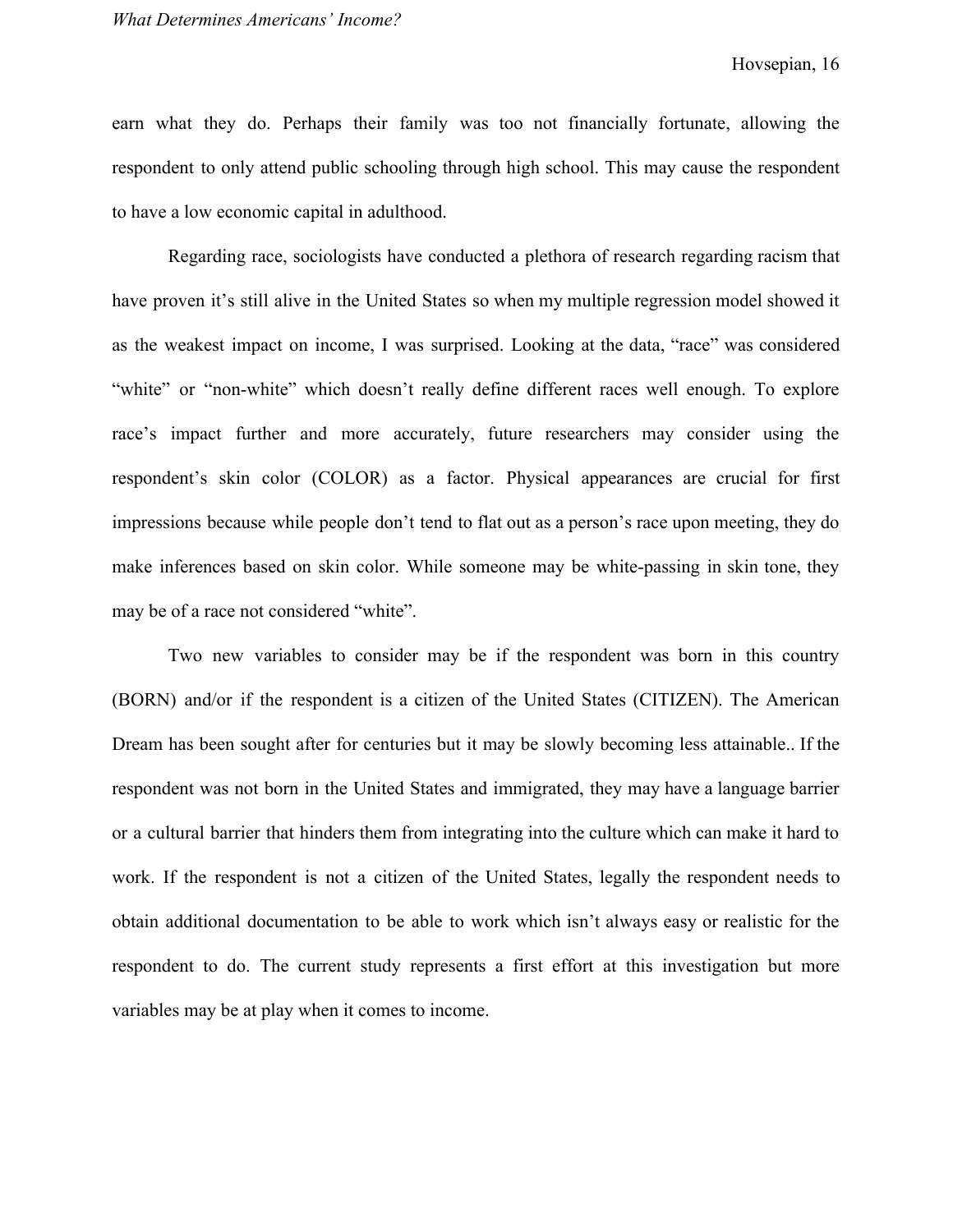## Works Cited

- Chapman, Stephen J. and Nicole Benis. 2017. "Ceteris Non Paribus: The Intersectionality of Gender, Race, and Region in the Gender Wage Gap." *Women's Studies International Forum* 65:78–86.
- Gabriel, P. E., & Schmitz, S. (2017). An Empirical Analysis of Recent Trends in Gender Wage Differences for US Workers. *The Journal of Applied Business and Economics*, *19*(7), 10-26.

Nadler, J. T., E. C. Voyles, H. Cocke and M. R. Lowery. 2016. "Gender Disparity in Pay, Work Schedule Autonomy and Job Satisfaction at Higher Education Levels." *North American Journal of Psychology* 18(3):623-642

(http://proxy3.noblenet.org/login?url=https://search.proquest.com/docview/1851056403? accountid=40663).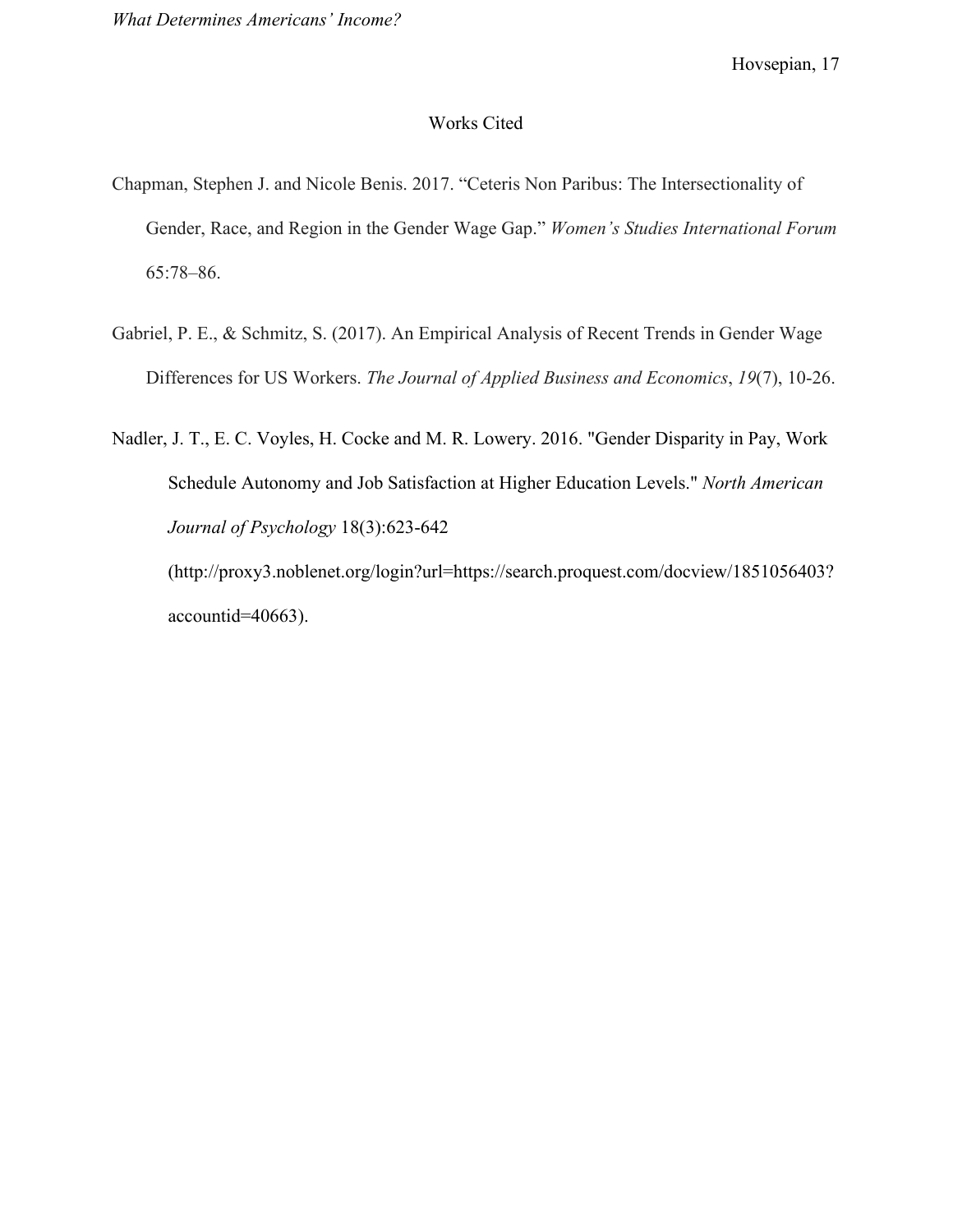# APPENDIX A

# Table and Graphical Presentations of Univariate Analyses

Figure A1. Respondent's Class

|                      | Frequency | Valid Percent |
|----------------------|-----------|---------------|
| Lower Class          | 228       | 91            |
| <b>Working Class</b> | 1160      | 46.1          |
| Middle Class         | 1065      | 42.3          |
| <b>Upper Class</b>   | 66        | 2.6           |
| <b>Total</b>         | 2519      | 100.00        |

Figure A2. Respondent's Highest Earned Degree

|                    | Frequency | Valid Percent |
|--------------------|-----------|---------------|
| <b>High School</b> | 1269      | 57.5          |
| Junior College     | 186       | 8.4           |
| Bachelor           | 472       | 21.4          |
| Graduate           | 281       | 12.7          |
| <b>Total</b>       | 2208      | 100.00        |

Figure A3. Respondent's Mother's Highest Earned Degree

|                | Frequency | Valid Percent |
|----------------|-----------|---------------|
| High School    | 1160      | 70.0          |
| Junior College | 139       | 8.4           |
| Bachelor       | 228       | 13.8          |
| Graduate       | 131       | 79            |
| <b>Total</b>   | 1658      | 100.00        |

Figure A4. Responder's Father's Highest Earned Degree

|                    | Frequency | Valid Percent |
|--------------------|-----------|---------------|
| <b>High School</b> | 852       | 64.2          |
| Junior College     | 66        | 5.0           |
| Bachelor           | 252       | 19.0          |
| Graduate           | 157       | 11.8          |
| <b>Total</b>       | 1327      | 100.00        |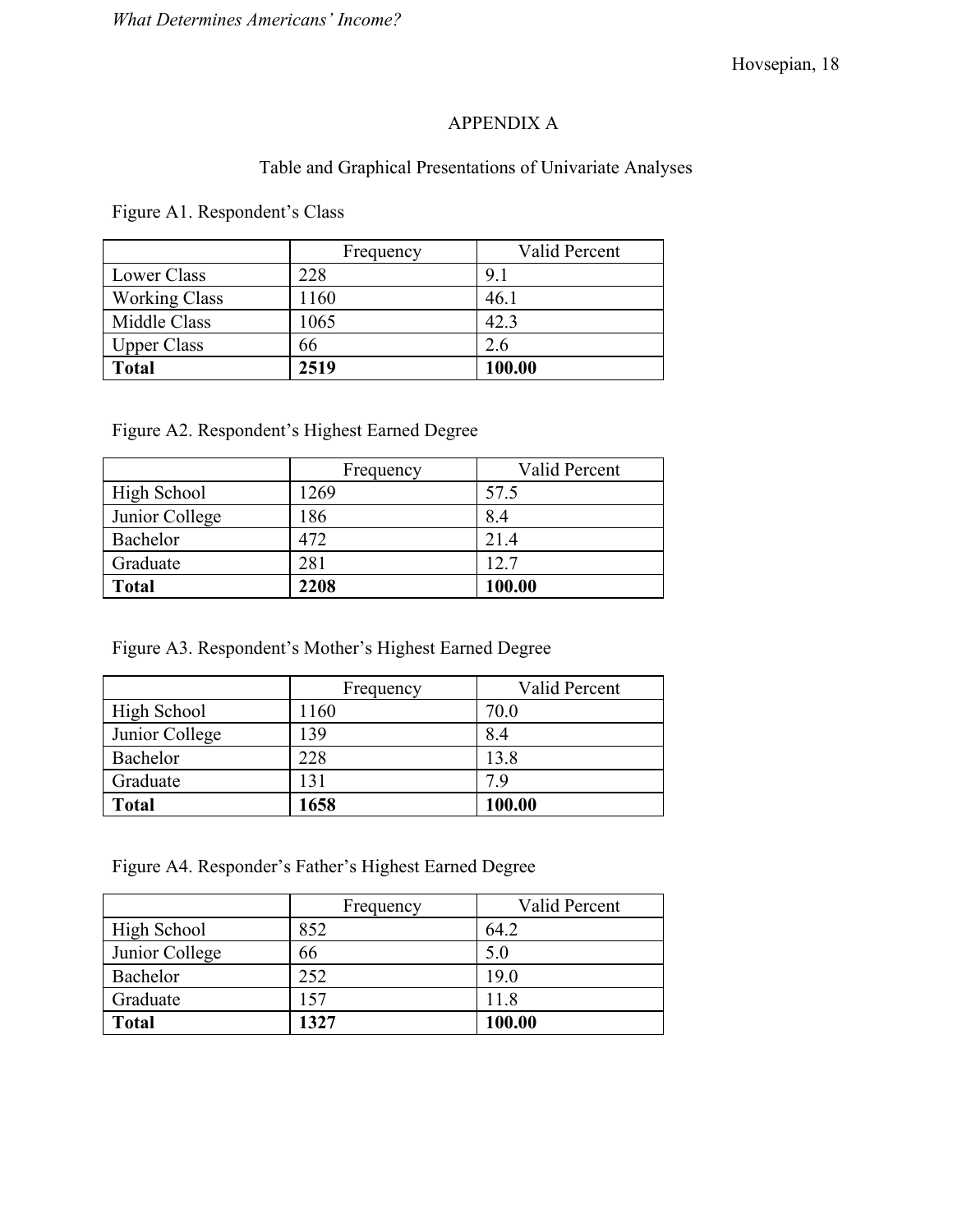# Figure A5. Respondent's Income

|                           | Frequency | Valid Percent |
|---------------------------|-----------|---------------|
| Under \$1,000 to \$49,999 | 1007      | 66.1          |
| \$50,000 to \$89,999      | 347       | 22.8          |
| \$90,000 to \$150,000 or  | 169       | 11 1          |
| over                      |           |               |
| <b>Total</b>              | 1523      | 100.00        |

Figure A6. Respondent's Race

|              | Frequency | Valid Percent |
|--------------|-----------|---------------|
| White        | 1890      | 83.0          |
| Non-White    | 386       | 17.0          |
| <b>Total</b> | 2276      | 100.00        |

Figure A7. Respondent's Sex

|              | Frequency | Valid Percent |
|--------------|-----------|---------------|
| Male         | 1141      | 45.0          |
| Female       | 1397      | 55.0          |
| <b>Total</b> | 2538      | 100.00        |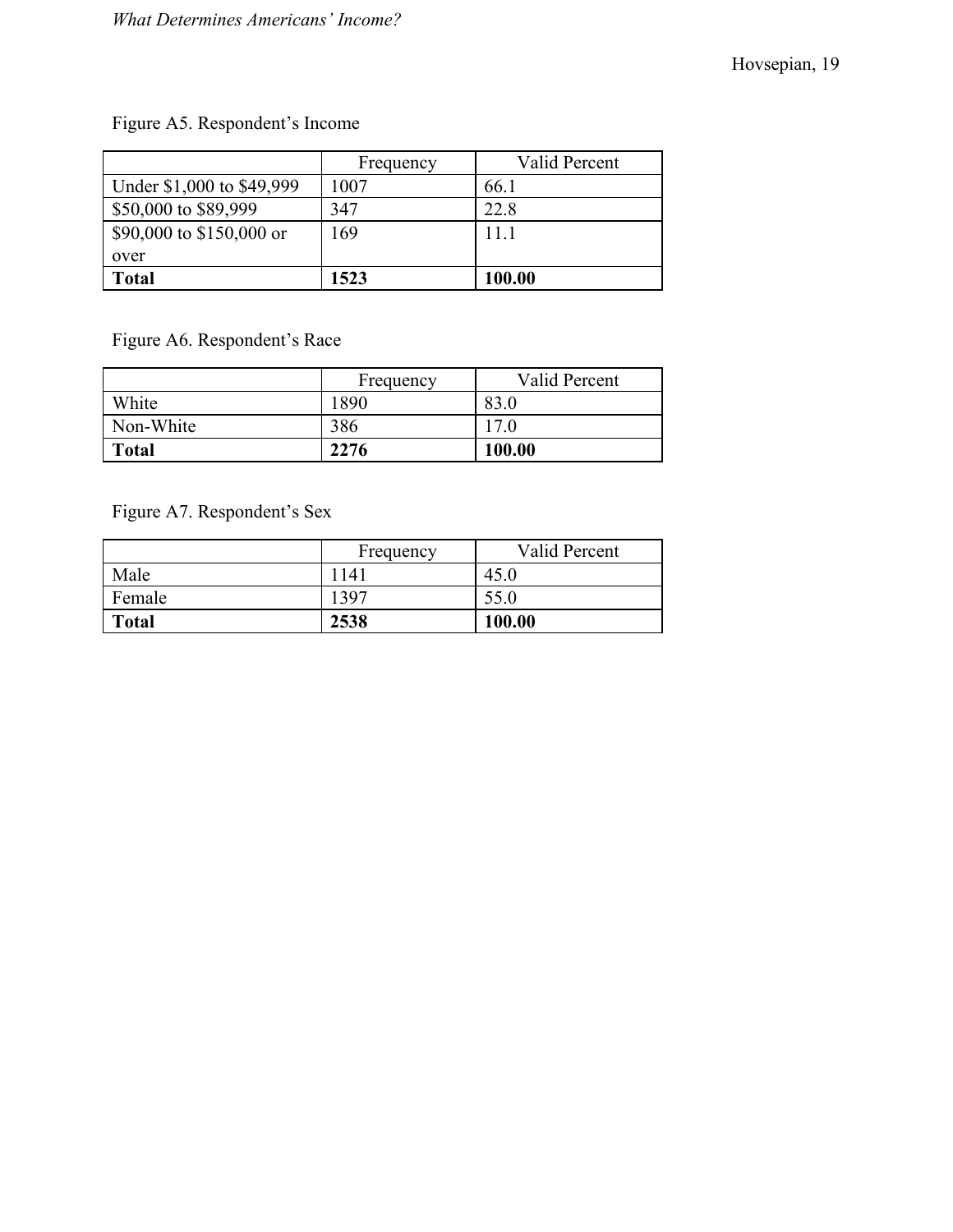# Figure A8: Respondent's Class

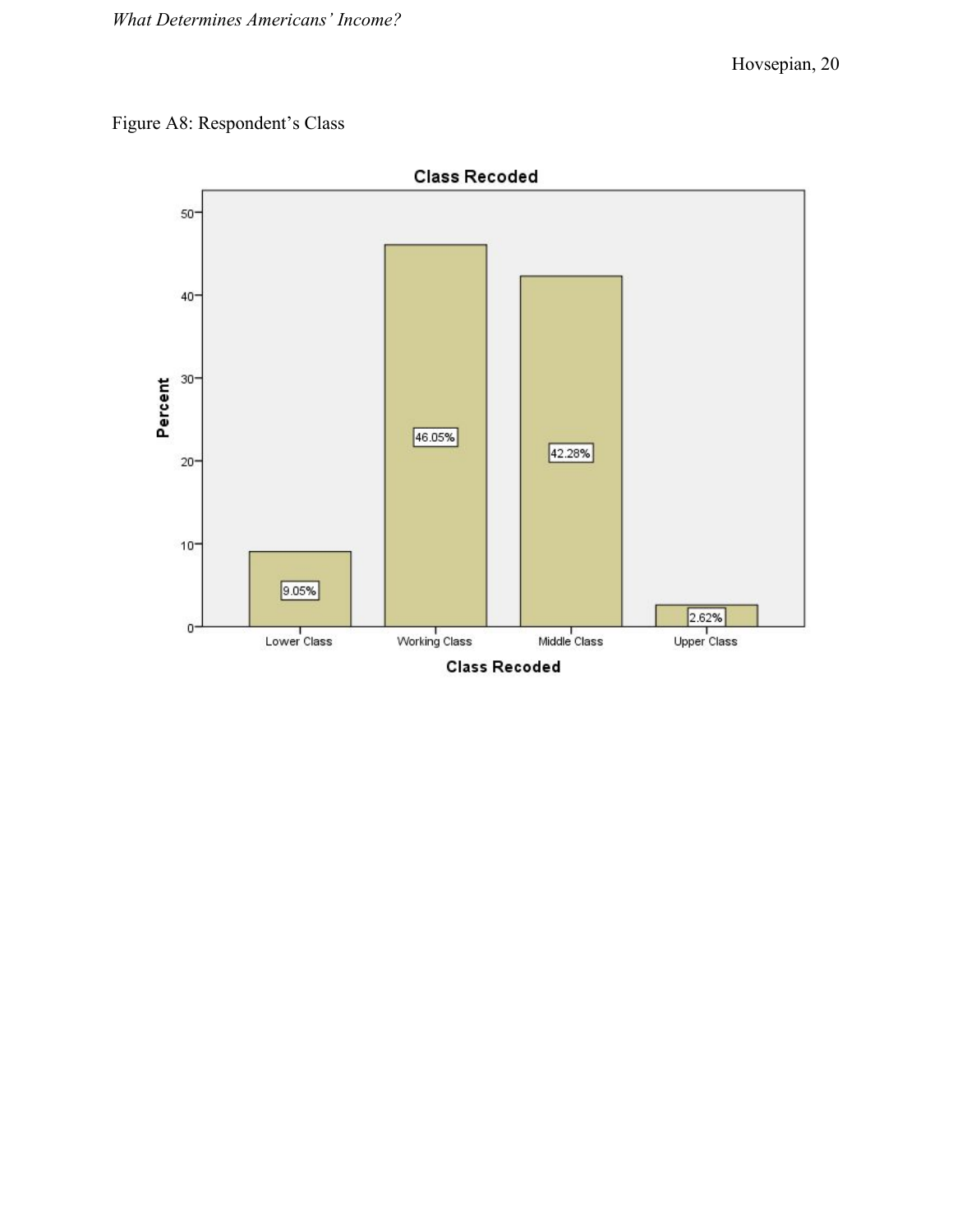



Recoded Respondent's Highest Earned Degree

Recoded Respondent's Highest Earned Degree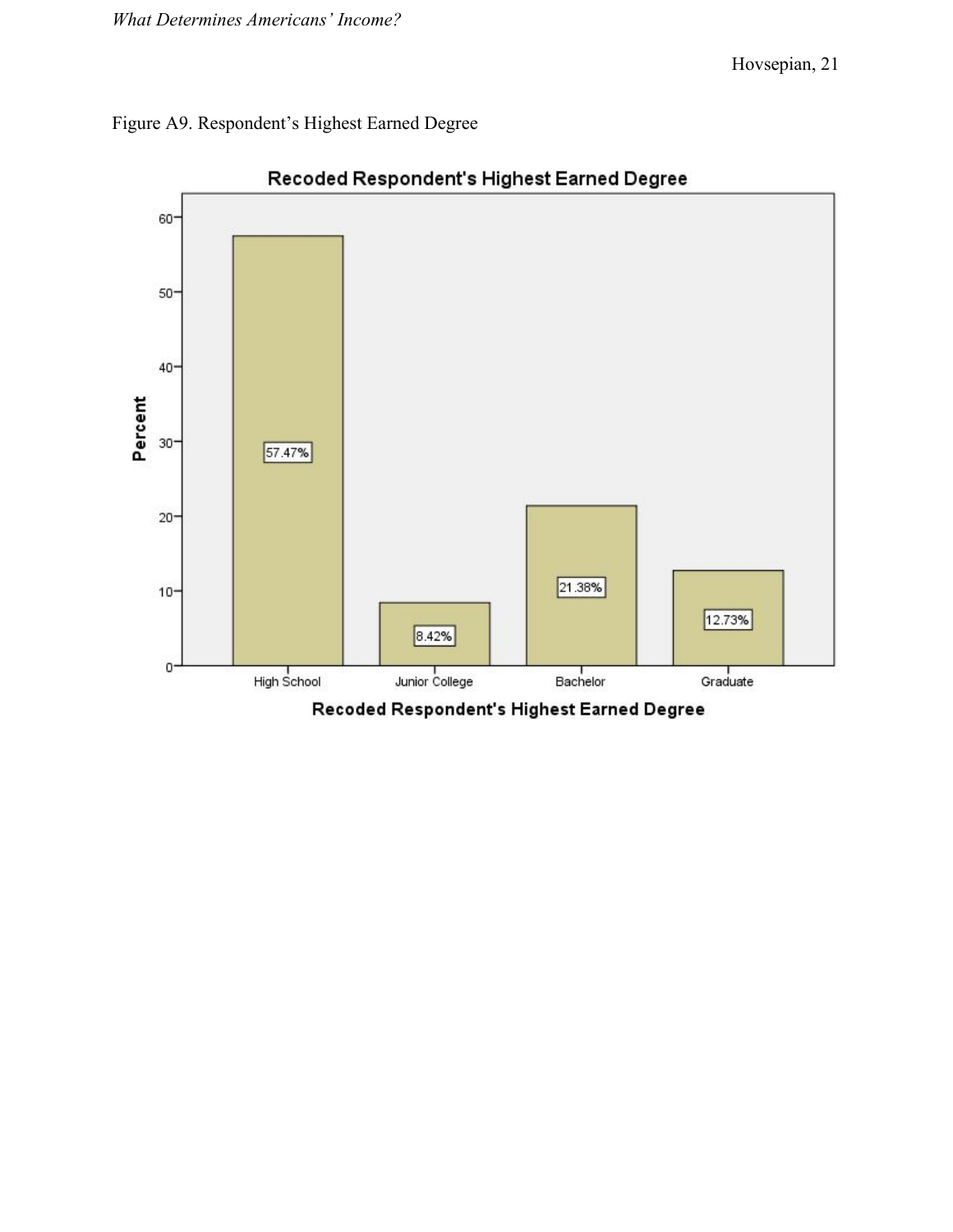Figure A10. Respondent's Mother's Highest Earned Degree



Recoded Respondent's Mother's Highest Earned Degree

Recoded Respondent's Mother's Highest Earned Degree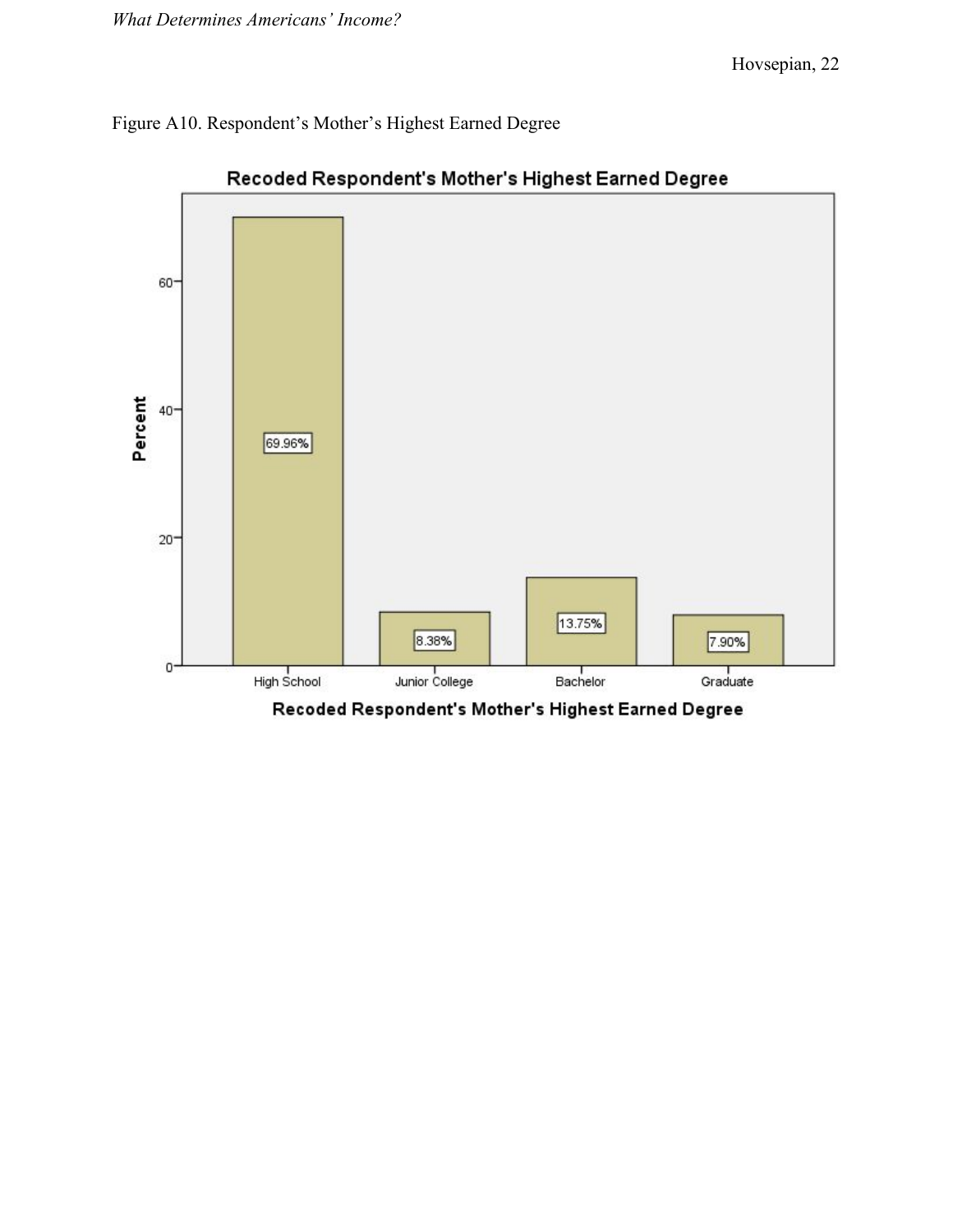# Figure A11. Respondent's Father's Highest Earned Degree



# Recoded Respondent's Father's Highest Earned Degree

Recoded Respondent's Father's Highest Earned Degree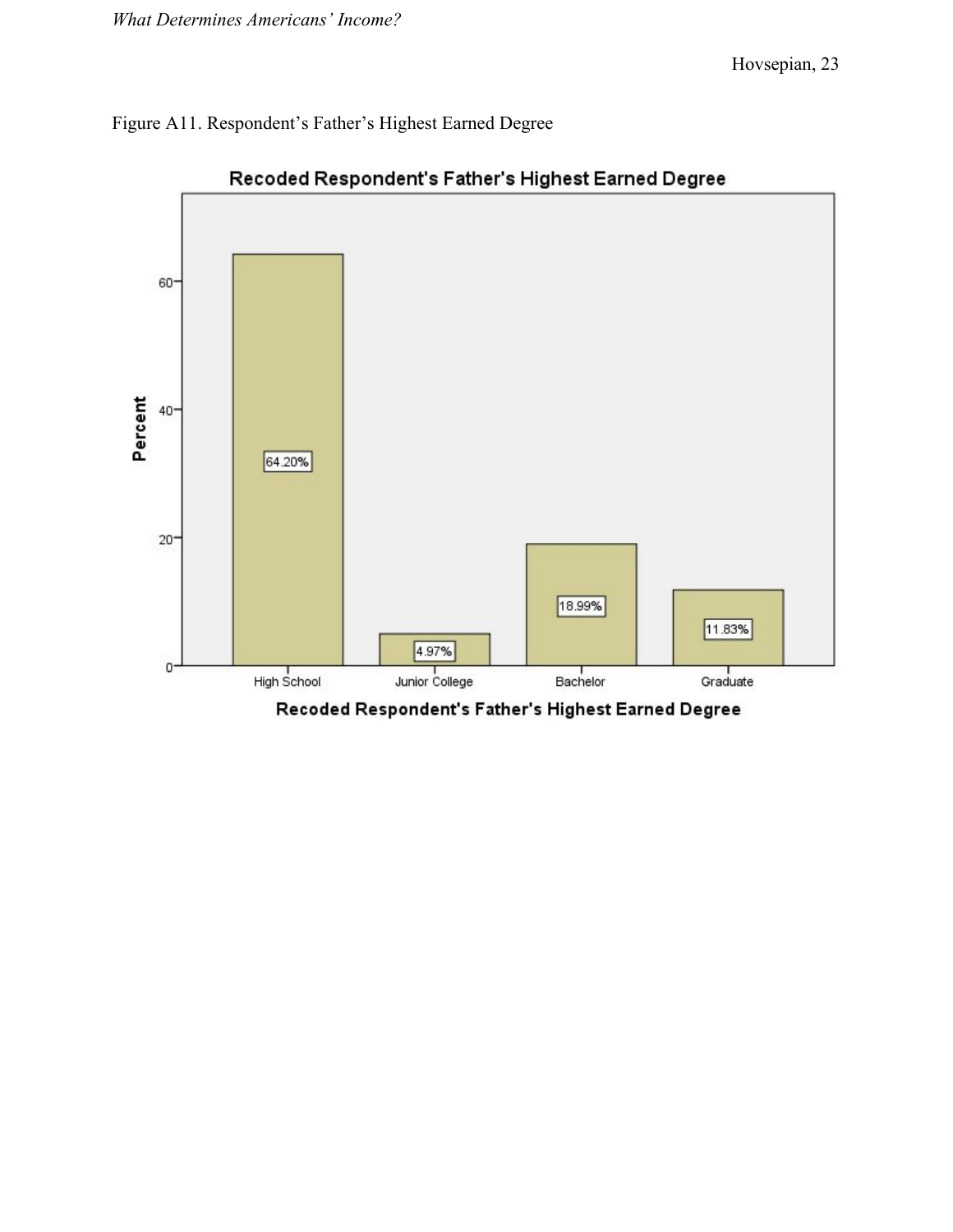# Figure A12. Respondent's Income

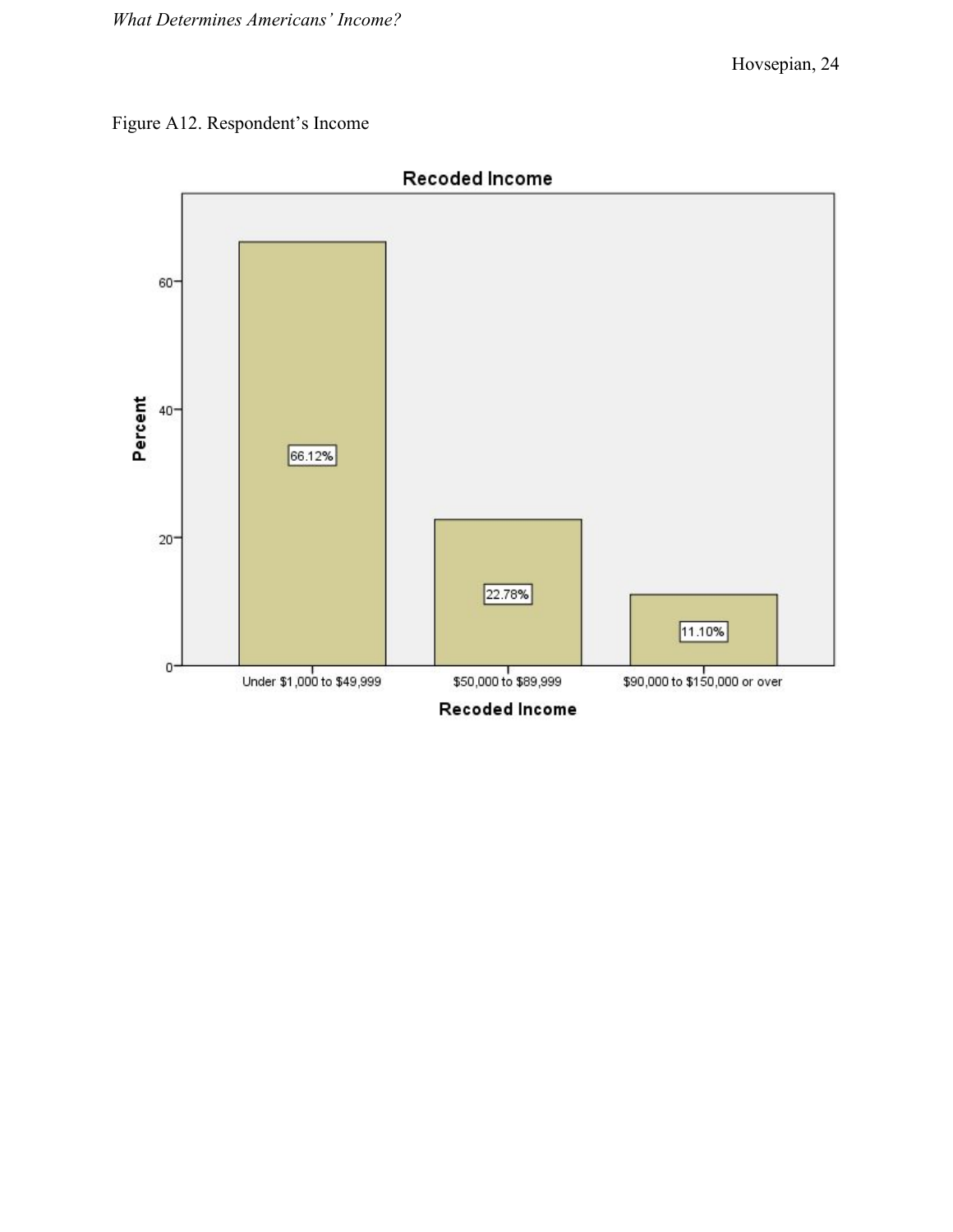